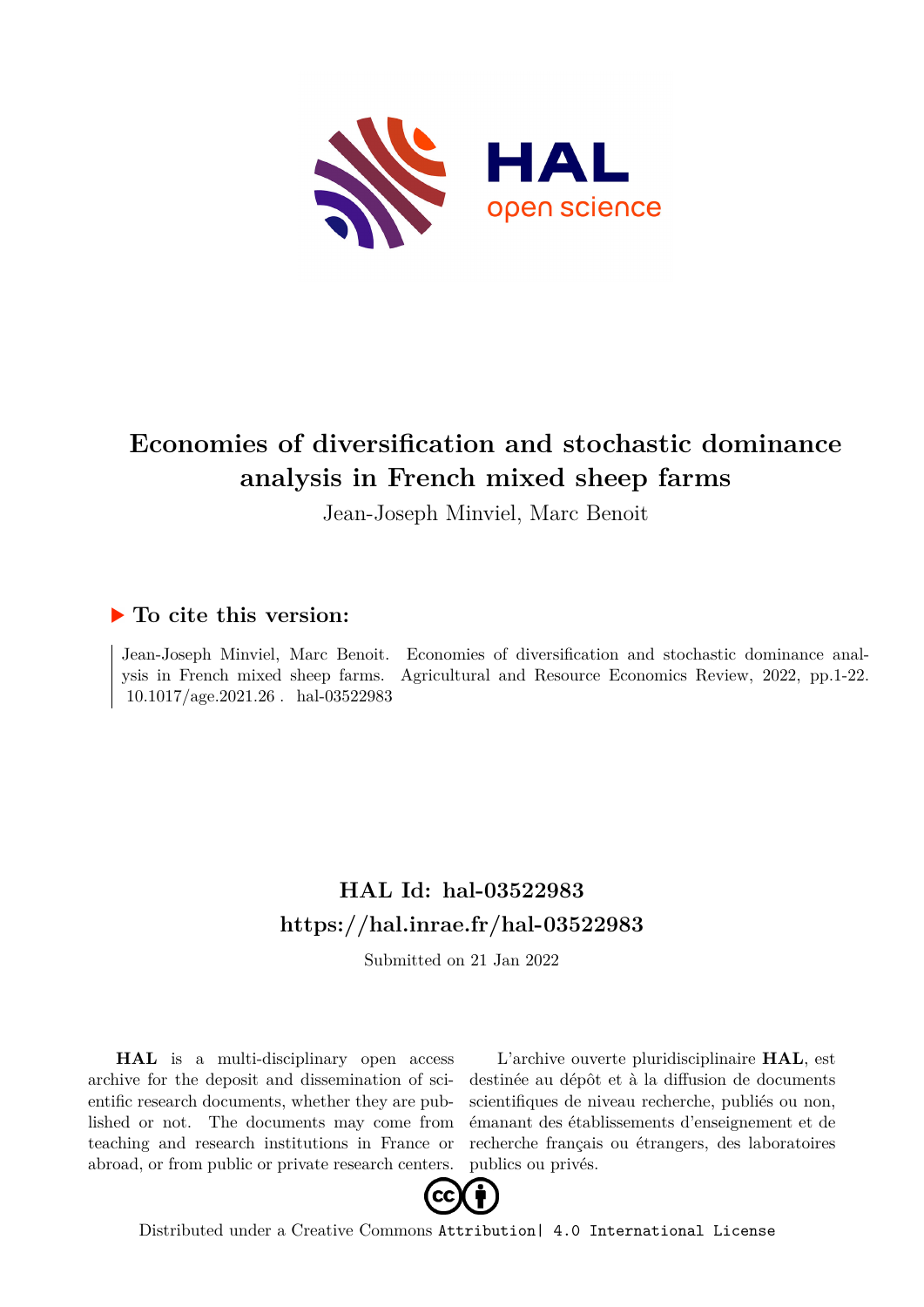

RESEARCH ARTICLE

## Economies of diversification and stochastic dominance analysis in French mixed sheep farms

Jean Joseph Minviel\* and Marc Benoit

Université Clermont Auvergne, INRAE, Vetagro Sup, UMR Herbivores, 63122 Saint-Genès-Champanelle, France

\*Corresponding author. Email: [jean-joseph.minviel@inrae.fr](mailto:jean-joseph.minviel@inrae.fr)

(Received 15 March 2021; revised 7 November 2021; accepted 16 November 2021)

#### Abstract

Farm diversification is mainly driven by risk mitigation effects and economic gains related to complementarities between production activities. By combining these two aspects, we investigate diversification economies in a sample of French mixed sheep farming systems and rank these systems using stochastic dominance criteria. Partially diversified systems (Sheep-Grass, Sheep-Crop, Sheep-Landless) and fully diversified systems (Sheep-Grass-Crop-Landless) were evaluated. We find a high degree of diversification diseconomies in the sheep farming systems considered. The results also indicate that the fully diversified system is driven by its risk-reducing effects (including downside risk exposure) and that Sheep-Crop is the dominant system in terms of risk-adjusted returns.

Keywords: downside risk exposure; economic resilience; economies of diversification; Massif Central; mixed sheep farms; SERF analysis; stochastic dominance

JEL Classifications: D81; L25; Q12

#### Introduction

The main objective of the present paper is to investigate the existence and the sources of economies of diversification in French mixed sheep farms and to identify mixtures of sheep farming activities that provide greater risk-adjusted returns to farmers. Such an analysis may be useful for producers who think about changing their production mix. In fact, we are interested in two standard economic rationales for diversification strategies. Indeed, in economics it is usually argued that production diversification can have (or can be driven by) two effects: a risk-reducing effect and a scope economies effect (Chavas and Di Falco 2012). Under uncertainty, risk-averse producers have incentives to diversify their production activities (Heady 1952). This could be explained by the fact that production diversification can be seen as a strategy used by farmers to protect themselves against production and market risks. Since farmers are typically risk-averse (they are aware of the variability in

© The Author(s), 2022. Published by Cambridge University Press on behalf of the Northeastern Agricultural and Resource Economics Association. This is an Open Access article, distributed under the terms of the Creative Commons Attribution licence [\(https://creativecommons.org/licenses/by/4.0/\)](https://creativecommons.org/licenses/by/4.0/), which permits unrestricted re-use, distribution, and reproduction in any medium, provided the original work is properly cited.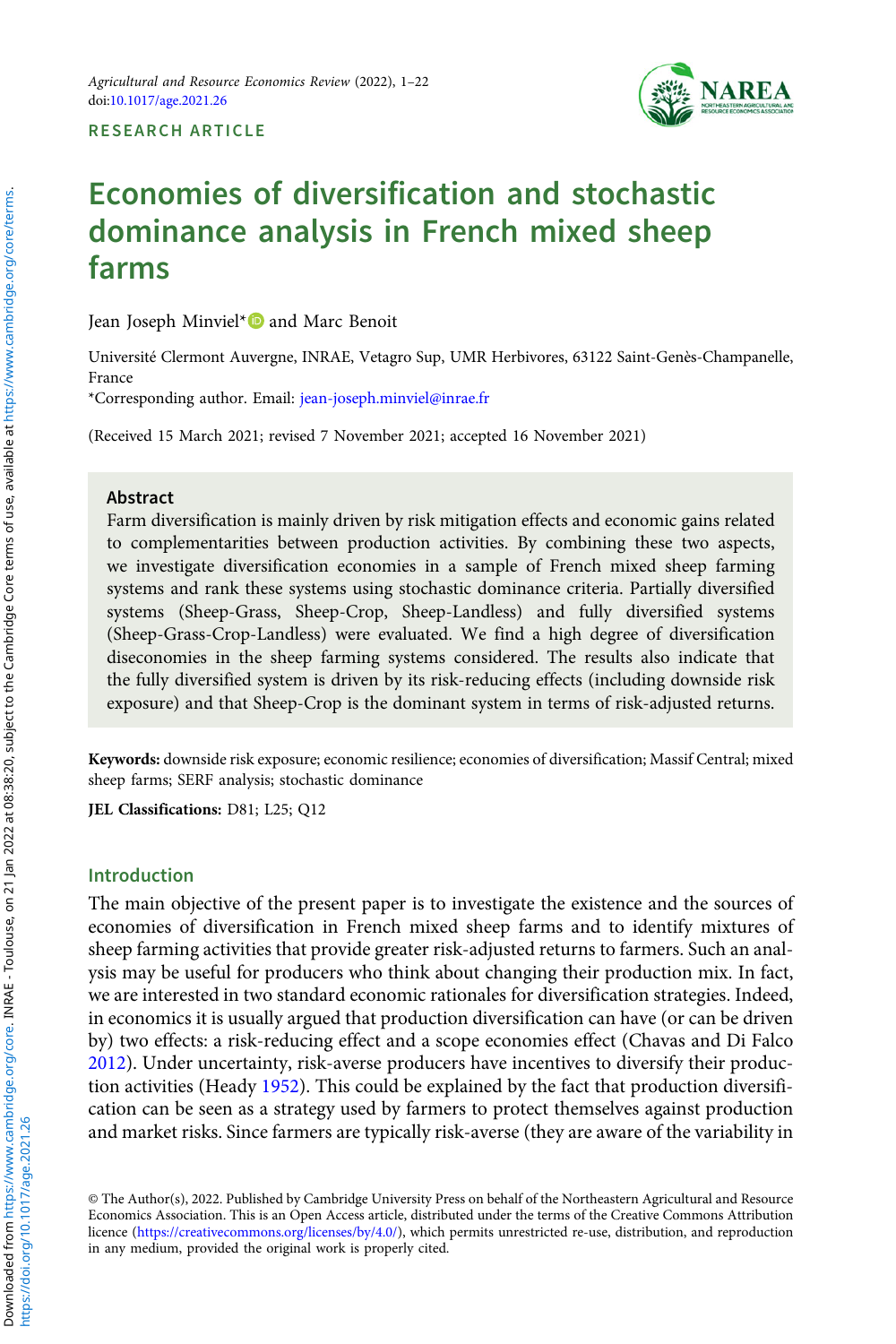their productions and their related prices), they may respond to risk by diversifying their production activities. This could be illustrated by the rule of thumb: "Don't put all your eggs in one basket" (Chavas and Di Falco 2012, p. 26). Diversification can thus help farms to be more resilient (i.e., to withstand external shocks without catastrophic consequences or to absorb downside shocks) in case of a crisis in at least one of their production activities.

Besides risk management, another possible motivation for diversification is the presence of economies of scope (Chavas and Di Falco 2012). Scope economies exist if the cost of joint production of a set of outputs in a diversified firm is lower than the cost of their disjoint production in several specialized firms. The concept of economies of scope focuses on measuring economic gains (in terms of cost reductions) associated with diversified firms in comparison with specialized firms. Analysis of scope economies requires either data on completely specialized firms (or stand-alone production) or partitions of the outputs of the firms in mutually exclusive categories (see, Panzar and Willig 1981; Grosskopf, Hayes, and Yaisawarng 1992; Ferrier et al. 1993). Since such data are not always available, the classic definition of economies of scope has been generalized to economies of diversification (Grosskopf, Hayes, and Yaisawarng 1992; Ferrier et al. 1993; Chavas and Kim 2010; Chavas and Di Falco 2012; Malikov, Zhao, and Kumbhakar 2017). Economies of diversification measure economic gains (in terms of cost reductions or certainty equivalents) associated with fully diversified firms in comparison with partially diversified firms. Thus, economies of scope are a special case of the more general measure of economies of diversification (Eder 2018).

Empirically, these two effects are usually investigated separately (e.g., Smale et al. 1998; Di Falco and Chavas 2009). Recently, Chavas and Di Falco (2012) introduced a unified framework where both rationales for production diversification are integrated into an applied microeconomics setting using the concept of certainty equivalent (CE). Our paper uses their approach but it departs from Chavas and Di Falco (2012) in three ways. First, in contrast to Chavas and Di Falco (2012), our analysis is based on observed partially diversified farms (see also, Malikov, Zhao, and Kumbhakar 2017). Second, while Chavas and Di Falco (2012) consider only production risk, we consider both yield and price risks. Third, we apply the Stochastic Efficiency with respect to a Function (SERF) method (Hardaker et al. 2004), which is widely used to estimate CE values and to compare risky alternatives. As such, our framework has two important features. First, it makes it possible to investigate the existence and the sources of economies of diversification. Second, it allows a ranking of farming activities in terms of stochastic dominance. The SERF method has been used previously to rank crop production systems (e.g., Pendell et al. 2007; Watkins, Hill, and Anders 2008; Bryant et al. 2008; Archer and Reicosky 2009; Williams et al. 2009; Hignight, Watkins, and Anders 2010; Barham et al. 2011; Williams et al. 2012; Boyer et al. 2018; Adusumilli et al. 2020). However, to our best knowledge, our paper provides the first application of the SERF method in economics of diversification.

Our framework is applied to a sample of sheep farms in an area in the Center of France, namely the "Massif Central." Besides their main activity (sheep), some farms in the Massif Central have complementary activities (e.g., crop, landless activities). These activities have been developed given, inter alia, market opportunity, difficulties in the sheep sector, and available labor force. Under the European terminology, the Massif Central is classified as a Less Favored Agricultural Area. In these areas, farmers operate under more difficult production conditions, such as steep lands, high altitudes, unfavorable climates (e.g., short growing season and long wintering period), and isolated locations. The Massif Central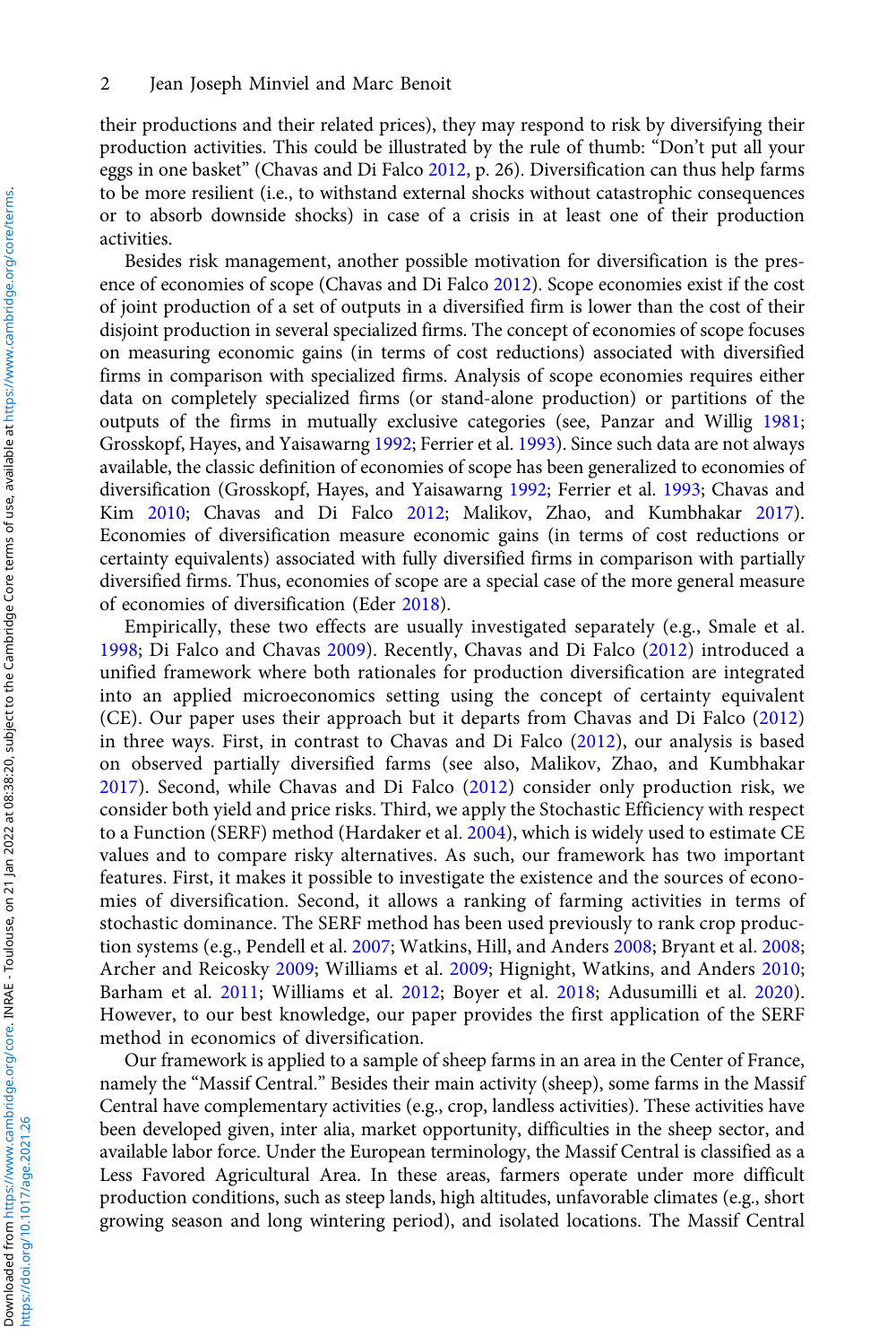includes mountain areas (60% of the territory); but also areas immediately adjacent to them, which are known as simple less-favored areas (foothills, plains) (SIDAM 2020)<sup>1</sup>. Eighty-five percent of the territory of the Massif Central is devoted to grazing livestock, including 60% of permanent grassland (SIDAM 2020). In the Massif Central, sheep farming represents the third agricultural production activity in terms of farm numbers (15% of farms), after beef cattle farming (38% of farms) and dairy cattle farming (20% of farms) (SIDAM 2020) (see also appendix A). An advantage of sheep farming is that sheep are well suited to valorize Less Favored Agricultural Areas, such as the Massif Central (Benoit and Laignel 2009). However, the sheep farms in the Massif Central are exposed to hazards (climate, health, etc.), but also to seasonal and annual price volatility (see appendix B). In this context, our analysis may provide relevant information for designing/selecting mixtures of farming activities that allow farmers to have greater risk-adjusted returns, to reduce their economic risk (including downside risk exposure), or to valorize territorial potentialities (including touristic activities) of the Massif Central.

The remainder of the paper is organized as follows. The second section describes our analytical approach. The third section presents the data used. Results are presented and discussed in the fourth section, and the fifth section provides concluding remarks.

#### Theoretical, conceptual, and empirical considerations The Expected Utility Theory and the concept of Certainty Equivalent

Our analysis is based on the concept of Certainty Equivalent (CE), which is derived from the Expected Utility Theory (EUT). The EUT postulates that when faced with risky prospects, an individual chooses the alternative that offers the maximum expected utility. Under this theory, the preferences of economic agents are represented by a utility function U(.), and the consequences of their decisions by random variables  $\pi$  associated with probabilities  $p$ . The EUT assumes that agents make their decisions as if they were maximizing the expected utility of their random earnings. Thus, they prefer a random gain  $\pi_1$  to a random gain  $\pi_2$ ,  $\pi_1 \geq \pi_2$ , if and only if  $EU(\pi_1) \geq EU(\pi_2)$ .

More formally, denote by  $U(\pi)$  the utility function of a producer with respect to stochastic outcomes  $(\pi)$  (e.g., random net returns). The probability density functions (PDF) that represent the outcomes for  $n$  risky alternatives are noted by  $f_1(\pi), f_2(\pi), \ldots, f_n(\pi)$ , and their corresponding cumulative distribution functions (CDF) are  $F_1(\pi), F_2(\pi), \ldots, F_n(\pi)$ . The utility of these alternatives can be expressed as follows:

$$
U(\pi) = EU(\pi) = \int U(\pi)f(\pi)d\pi = \int U(\pi)dF(\pi)
$$
 (1)

From the CDF, it is possible to determine which alternative is stochastically dominant. For instance, given two alternatives A and B, with CDFs over outcomes  $\pi$  defined by  $F_a(\pi)$  and  $F_b(\pi)$ , alternative A will dominate alternative B if  $F_a(\pi) \leq F_b(\pi)$ . Graphically, this means that  $F_b(\pi)$  is closest to the origin of the axes. In other words, the CDF of A must be to the right of the CDF of B. However, for more discriminating power, we will rank our mixed sheep farms by converting their utility into certainty equivalents (CE) as follows (Hardaker et al. 2004; Hardaker et al. 2015):

$$
CE(\pi) = U^{-1}[EU(\pi)] \tag{2}
$$

where  $U^{-1}$  is the reciprocal of the utility function U.

<sup>&</sup>lt;sup>1</sup>Service interdépartemental pour l'animation du Massif Central (i.e., in English, Interdepartmental service for the animation of the Massif Central).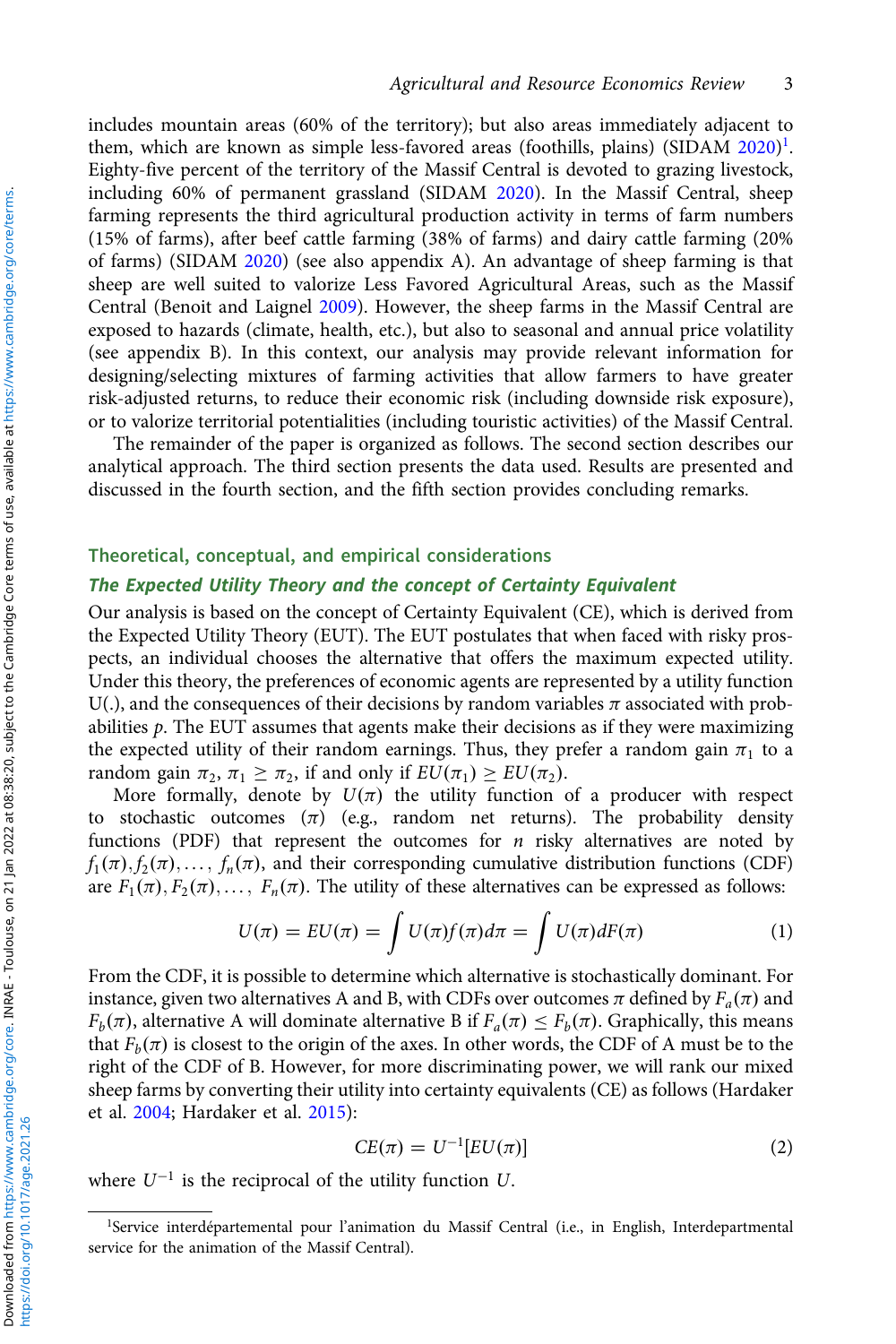#### Existence of diversification economies

Following Chavas and Di Falco (2012), economies of diversification (diseconomies of diversification) (ED) exist if:

$$
ED = CE(\pi) - \sum_{k=1}^{K} CE(\pi_k) > 0( < 0)
$$
\n(3)

where  $CE(\pi)$  is the certainty equivalent value of the net return of the fully diversified farms and  $CE(\pi_k)$  is the certainty equivalent value of the net return of the k-th type of partially diversified farms. As aforementioned, in contrast to Chavas and Di Falco (2012), our counterfactual  $CE(\pi_k)$  is defined on observed partially diversified farms (see also, Malikov, Zhao, and Kumbhakar 2017). The variable  $\pi_k$  is the net income of the k-th type of partially diversified farms, that is, it is measured as the profit generated by all the activities of this kind of farm. For instance, for the Sheep-Crop system, it is measured as the sum of the profit generated by the sheep and the crop production.

Equation (3) indicates that economies of diversification exist  $(ED > 0)$  when the certainty equivalent of the fully diversified farms is higher than the one of K partially diversified farms. This may allow us to identify the presence of positive externalities across production activities. Alternatively, diseconomies of diversification exist if ED < 0.

Equation (3) provides a monetary measure of diversification benefits. Assuming that  $CE(\pi) > 0$ , a relative measure that provides the degree of diversification economies can be defined using the following expression:

$$
DED = \frac{CE(\pi) - \sum_{k=1}^{K} CE(\pi_k)}{CE(\pi)} \tag{4}
$$

#### The components of diversification economies

For a stochastic outcome,  $\pi$ , Pratt (1964) has shown that the CE can be approximated by:

$$
CE[\pi] = E[\pi] - R(\pi) \tag{5}
$$

where  $E[\pi]$  denotes the expected value of  $\pi$  and  $R(\pi)$  is a risk premium. Thus, the certainty equivalent of a random outcome  $\pi$ ,  $CE[\pi]$ , is the difference between its expected value  $(E[\pi])$  and a risk premium  $R(\pi)$ . The risk premium (R) is the maximum amount of money that a risk-averse individual is willing to pay to avoid facing a risk. In other words, it is the amount of money that a risk-averse farmer is willing to give up to eliminate risk exposure. That is, the risk premium is the implicit cost of risk bearing. From equation (5), the CE can be seen as the risk-adjusted value of the expected net return. Equation (5) has been used by Chavas and Di Falco (2012) to derive the components of diversification economies. In this respect, economies of diversification (diseconomies of diversification) (ED) exist if:

$$
ED = ED_{\pi} + ED_{R} > 0 \, (<0)
$$
\n<sup>(6)</sup>

Where

$$
ED_{\pi} = E[\pi] - \sum_{k=1}^{K} E[\pi_k]
$$

$$
ED_R = -\left[R(\pi) - \sum_{k=1}^{K} R(\pi_k)\right]
$$

Equation (6) identifies two additive components of the benefits of diversification: the expected income component  $ED_{\pi}$ , and the risk component  $ED_{R}$ . The risk premium

https://doi.org/10.1017/age.2021.26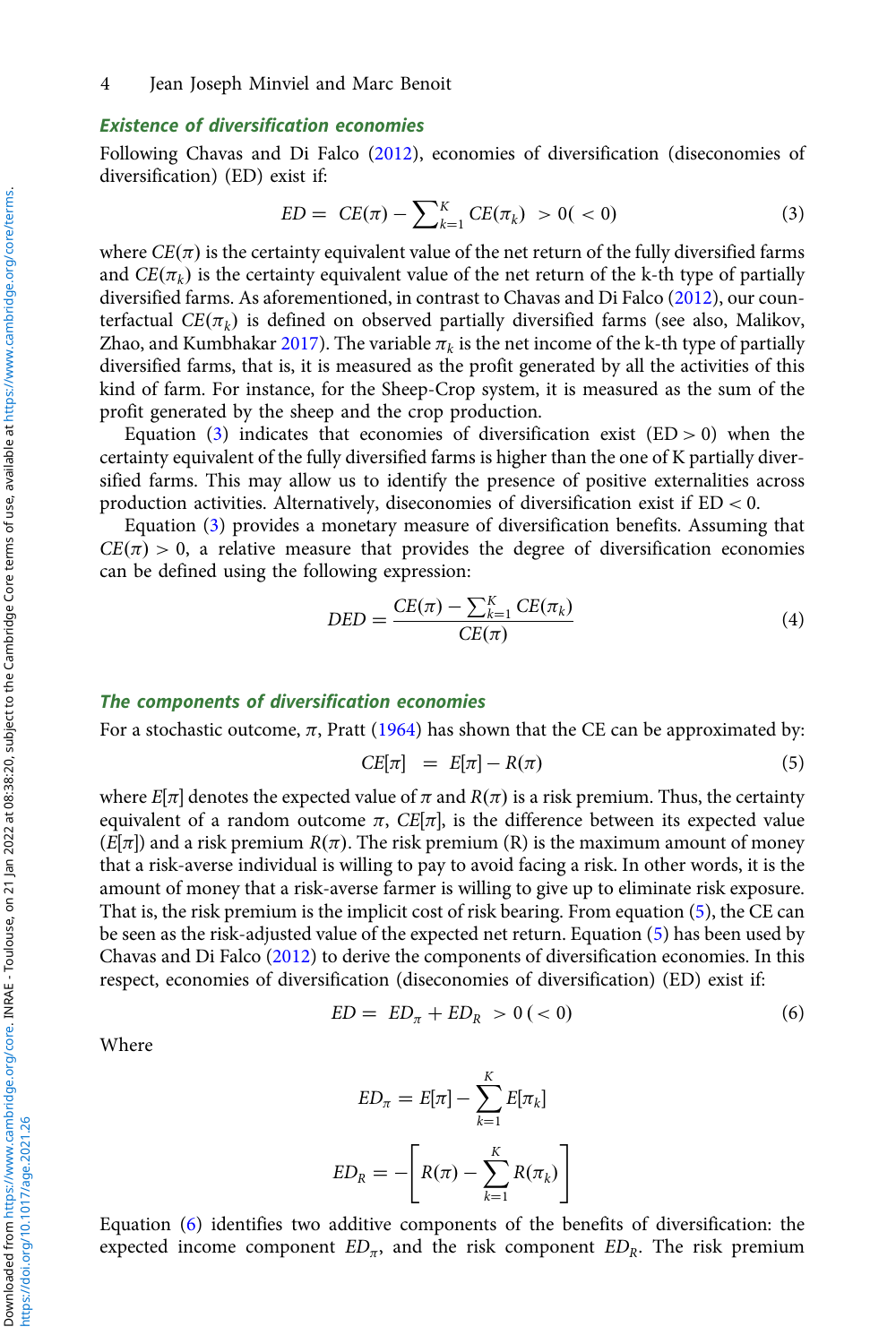estimated from the SERF method can be used in the equation of  $ED<sub>R</sub>$  to examine the risk component of diversification economies. However, following Chavas and Di Falco (2012) we use the variance component and the skewness component of the risk premium separately in order to examine the effects of diversification patterns on different aspects of risk exposure. As such, given the utility function  $U(\pi)$ , the risk premium can be expressed as follows (Chavas 2004; Chavas and Di Falco [2012]):

$$
R(\pi) = -\frac{1}{2} \frac{U_{\pi}^{''}}{U_{\pi}^{'}}
$$
 Var $(\pi)$  -  $\frac{1}{6} \frac{U_{\pi}^{''}}{U_{\pi}^{'}}$  Skew $(\pi)$  (7)

where  $U^h_\pi$  denotes the derivative of order h of the utility function with respect to  $\pi$ .  $-U''/U'$  is known as the Arrow–Pratt risk aversion coefficient and  $U'''/U'$  is a measure of downside risk aversion. From equation (7), the risk premium can be decomposed into two components:

$$
R(\pi) = R_{\text{Var}} + R_{\text{Skew}} \tag{8}
$$

where  $R_{\text{Var}} = -\frac{1}{2}$  $U_\pi^{''}$  $\frac{U_{\pi}'}{U_{\pi}'}$ Var( $\pi$ ) is the variance component and  $R_{Skew} = -\frac{1}{6}$  $U_\pi^{'''}$  $\frac{U_{\pi}}{U_{\pi}}$ Skew $(\pi)$  is

the skewness component of the risk premium. As previously mentioned, the variance component and the skewness component can be used separately in the  $ED<sub>R</sub>$  equation to examine the variance and the skewness effects of diversification economies. However, from an empirical standpoint, it is difficult to derive the variance and the skewness components from the SERF estimates<sup>2</sup>. Indeed, in its current form, the SERF method provides the Arrow-Pratt risk aversion coefficients and not the downside risk aversion coefficients. Hence, in this sub-section, we focus mainly on the variance component, while special attention is devoted to the skewness component in the next sub-section. In the estimation

of the variance component, the risk aversion coefficients  $\left(\frac{U_n^{\pi}}{U_n^{\pi}}\right)$  $U_{\pi}^{'}$  $\left(\frac{U_{\pi}^{''}}{U_{\pi}}\right)$  are obtained from the SERF method and the variance (Var( $\pi$ )) is estimated using econometric techniques as in Chavas and Di Falco (2012) (see the next sub-section for more details).

#### Diversified production systems and downside risk exposure

In the previous sub-section, we focused mainly on the variance component of the risk component of the diversification economies. However, since the variance does not distinguish between unexpected good and bad events, that is, between upside and downside risk (Di Falco and Chavas 2009), special attention is devoted here to the skewness component. Indeed, we use the third moment (the skewness) of farmers' income distribution (Skew( $\pi$ )) for downside risk exposure<sup>3</sup> analysis to provide additional information for diversification strategies (Antle 1983; Kim and Chavas 2003; Donoso 2014; Bozzola and Finger 2021). That is, we assume that higher moments than the variance play an important role in farmers' decision process. This is in line with the fact that agricultural returns are often characterized by extreme loss events and farmers are often downside riskaverse (Menezes, Geiss, and Tressler 1980; Antle 1983; Di Falco and Chavas 2006; Koundouri, Laukkanen, and Myyra 2009). In an agricultural setting, the downside risk is particularly relevant as it identifies the probability of failure. Indeed, an increase in

https://doi.org/10.1017/age.2021.26

<sup>&</sup>lt;sup>2</sup>The scope of this study is to use the SERF method to estimate the CE values, to rank the risky alternatives over a range of risk aversion coefficients, and to use the SERF estimates for diversification economies analyses.

<sup>&</sup>lt;sup>3</sup>We thank an anonymous referee for raising this point.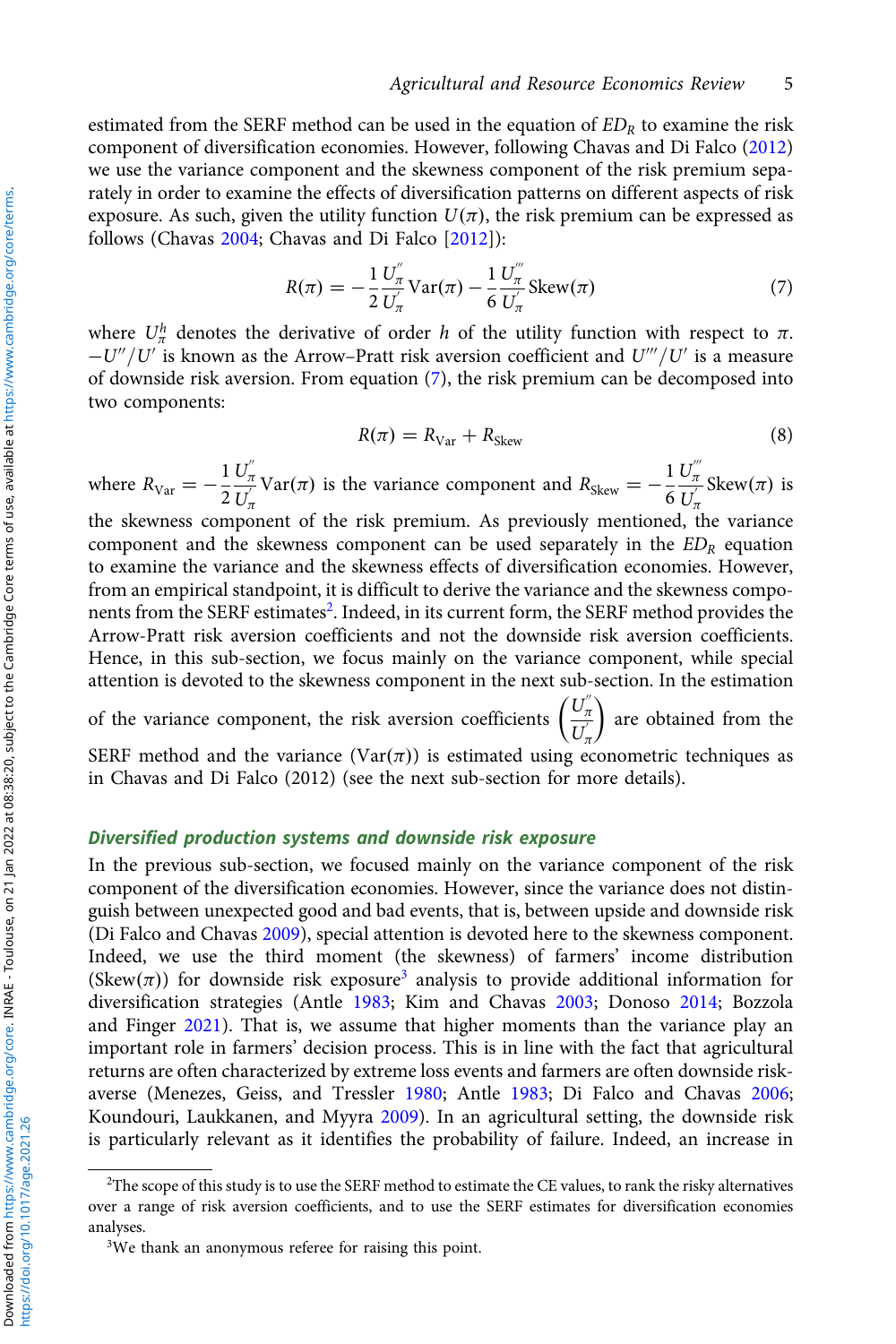#### 6 Jean Joseph Minviel and Marc Benoit

the skewness of the income means that downside risk exposure decreases, that is, the probability of failure decreases (Di Falco and Chavas 2009). This suggests that an increase in the downside risk involves an increase in the skewness of the risk distribution toward low outcomes (Menezes, Geiss, and Tressler 1980). By definition, a downside risk-averse decision maker is impoverished by such a change (Di Falco and Chavas 2006). In this respect, farmers exhibiting downside risk aversion have incentives to develop management strategies that affect positively the skewness of the distribution of their returns, thus reducing their exposure to downside risk (i.e., by reducing the probability of failure) (Di Falco and Chavas 2006).

We are concerned with the question of how diversification affects the third central moment (the skewness) of the distribution of farm income or whether diversified systems could help farmers to reduce their exposure to downside risk. We use an econometric moment-based approach to this assessment (Antle, 1983; Chavas and Di Falco 2012). This approach has been widely used in the context of risk management in agriculture (Kim and Chavas 2003; Koundouri, Nauges, and Tzouvelekas 2006; Bozzola and Finger 2021). In order to specify the econometric model, we rewrite the CE as follows (Di Falco and Chavas 2006):

$$
CE = E[pg(x, z)] - C(x, z) - R(x, z)
$$
\n(9)

Where p is a vector of output prices and  $g(.)$  is a production function. Equation (9) indicates that production factors  $(x)$  and contextual drivers (or management decisions)  $(z)$  can affect the expected revenue<sup>4</sup> (E[pg(x, z)]), the production cost (C(x, z)) as well as the risk premium  $(R(x, z))$ . It is worth noting that from equations (7) and (9), the risk premium is given by  $R(x, z) = \frac{1}{2} \frac{U''_x}{U'_x} \text{Var}(\pi(x, z)) - \frac{1}{6} \frac{U''_x}{U'_x} \text{Skew}(\pi(x, z))$ , implying that x and z can also affect the variance and the skewness components.

The econometric estimations follow a two-step procedure. In the first step, the income is regressed on production factors  $(x)$  and contextual drivers  $(z)$  to provide an estimate of the "mean" (i.e., the first moment) effect:

$$
\pi = f_1(x, z) + \upsilon \tag{10}
$$

where  $\pi$  is the farm income per hectare, x is a vector of production factors (labor, farm capital, intermediate inputs), and z is a vector of contextual drivers (Latruffe et al., 2013) including farm-specific characteristics (e.g., diversification patterns, feed autonomy). In equation (10),  $f_1(x, z) = E[\pi]$  is the mean of π, and  $v = \pi - f_1(x, z)$  is the usual identically independently distributed error term. In the second step, higher-order moments<sup>5</sup> of the income are given by:

$$
E[(\pi - f_1(x, z))^k] = f_k(x, z) + \tilde{\upsilon}, k = 2, 3
$$
\n(11)

Thus,  $f_2(x, z)$  represents the second central moment (the variance), and  $f_3(x, z)$  is the third central moment (the skewness). Equations (10) and (11) can be consistently estimated using least-squares methods (Kim and Chavas 2003; Koundouri, Nauges, and Tzouvelekas 2006).

<sup>&</sup>lt;sup>4</sup>The expected net income is given by  $E[\pi] = E[pg(x, z)] - C(x, z)$ .<br><sup>5</sup>Recall that high-order moments (e.g. moments of orders 2 and 3)

<sup>&</sup>lt;sup>5</sup>Recall that high-order moments (e.g., moments of orders 2 and 3) of a random variable  $\pi$  is given by  $E[(\pi - E(\pi))^k]$ , with  $k = 2, 3$ .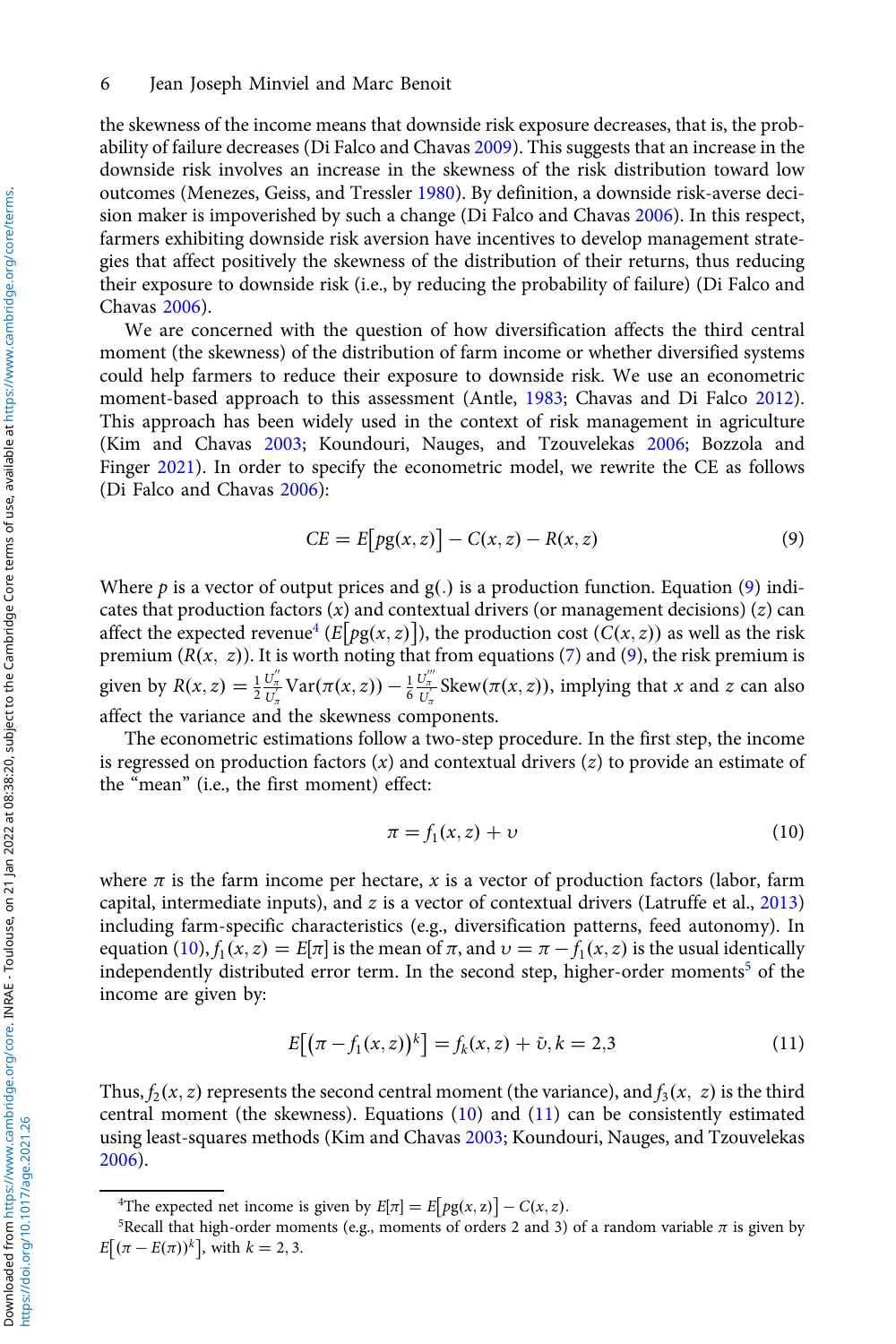#### The SERF method

The SERF method has been developed to estimate the certainty equivalent (CE) of the return of a set of risky alternatives in order to rank them over a range of risk aversion coefficients. In the present study, we also used the CE values estimated with the SERF method to investigate the existence and the components of economies of diversification for our sample of mixed sheep farms.

The SERF method estimates the CE values using equations (1) and (2). It therefore requires the specification of a utility function. Schumann et al. (2004) showed that the use of different types of utility functions, such as the power or negative exponential utility functions, is unlikely to affect the results of the SERF method. In this study, we use the power utility function to estimate the CE values. This utility function exhibits a decreasing absolute risk aversion, namely individuals are willing to take more risks when their wealth increases. In the implementation of the SERF method, we do not need to know the decision-maker's risk aversion coefficient  $\phi$  (Richardson and Outlaw 2008). It requires only to set a lower and an upper value for  $\phi$  (e.g.,  $\phi = 0$ , for risk-neutral producers and  $\phi = 4$ , for extremely risk-averse producers) (see Anderson and Dillon 1992). This enables the SERF method to rank risky alternatives upon a plausible range of risk aversion coefficients (Schumann et al. 2004). This is an important point because producers with different degrees of risk aversion are likely to have different preferences among risky alternatives (Hardaker, Huirne, and Anderson 1997).

The SERF method has many advantages over other methods usually used for comparing risky alternatives. For instance, the direct implementation of the expected utility approach requires consistent specification of the utility function of the decision maker (Anderson, Dillon, and Hardaker 1977). However, it has been shown that accurate elicitation of the utility function of the decision makers is not a clear-cut issue (King and Robison 1984). First-order and second-order stochastic dominance overcome the need to define a utility function, but they often lead to meaningless results (Schumann et al. 2004). Another approach, called stochastic dominance with respect to a function (SDRF) could be used to compare risky alternatives (Meyer 1977). The SDRF method does not require an explicit definition of a utility function, but only a lower and an upper absolute risk aversion coefficient. However, the SDRF method performs only pairwise comparisons (Hardaker et al. 2004). The mean-variance (MV) method could also be used to compare risky alternatives. However, the MV approach often leads to inconclusive results (Hardaker et al. 2004). The SERF method overcomes the limitations of the previous methods. In addition, unlike the SDRF, the SERF method compares simultaneously many risky alternatives (Hardaker et al. 2004; Meyer, Richardson, and Schumann 2009). Another advantage of the SERF method is that it considers the entire distribution of the net return, but not only one point of measurement, as does the MV method.

In SERF analysis, the term stochastic efficiency is usually used to interpret the results. However, in the present study, to avoid any confusion with the term stochastic frontier analysis (SFA) commonly used in efficiency analysis (Minviel and Sipiläinen 2018; Minviel and Sipiläinen 2021), we use the term stochastic dominance. Indeed, we acknowledge that SERF is a variant (an improved method or a generalized form) of stochastic dominance analysis (see also, Schenk et al. 2014). Note also that the SERF procedure is suggested to be a method of stochastic dominance analysis (Meyer, Richardson, and Schumann 2009; Hardaker and Lien 2010). This is related to the fact that stochastic dominance analysis is often used to order risky prospects (Lien 2003).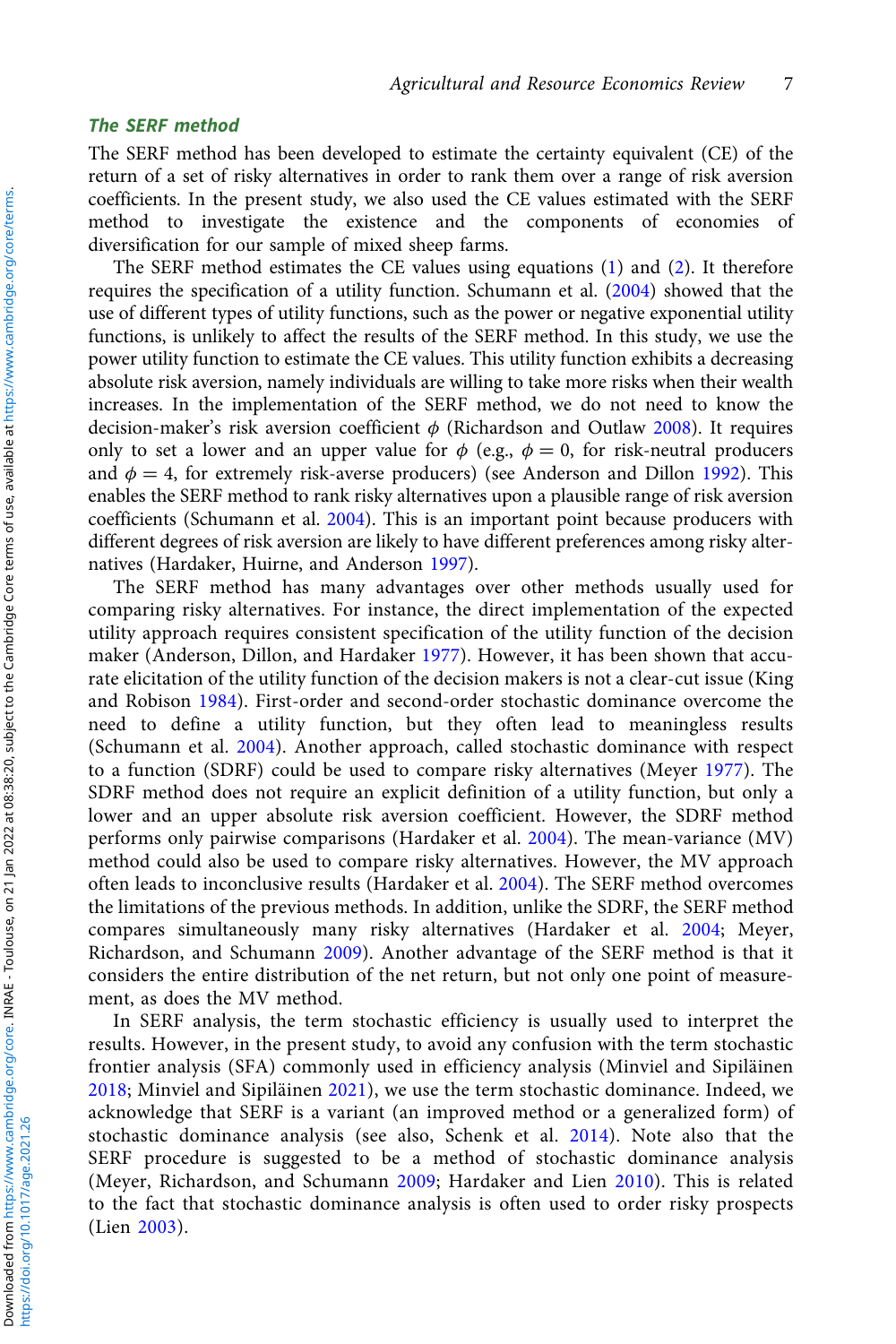#### Data description

The data used in this study come from surveys carried out by the Joint Research Unit Herbivores (UMRH), of the French National Research Institute for Agriculture, Food and the Environment (INRAE). These data were collected in a network of suckler sheep farms monitored annually over the period 1987 to 2017. During these successive surveys, many variables were collected on the structure and management of the flock, as well as on the technical and economic results of the farms. More precisely, our dataset includes information on: (i) the workforce (family, salaried, temporary); (ii) the flock (lambing, animal movements, and weights of animals sold); (iii) areas (crops, grassland); (iv) equipment (exhaustive list and costs); (v) buildings and installations; (vi) intermediate consumption (quantities and prices); (vii) sales (types of animals and crops, quantities, prices); (viii) subsidies (coupled, decoupled, unit amounts); and (ix) investments, loans, social contributions, taxes, salaries paid, and insurance. The farms are mainly located in the north of the Massif Central and its periphery, and they are distributed between plain areas with grassland breeds and mountain and foothill areas with rustic breeds.

Our empirical analysis is undertaken on an unbalanced panel of 1,139 farm-year observations from 134 mixed sheep farms over the period from 1987 to 2017. Over this period, we keep farms that were surveyed for at least 3 years in order to have a certain level of variability in the data. Based on the strategies used by farmers to mitigate economic risks, the following sheep farming systems are examined in the present study:

Sheep-Grass: This system consists of farms that have neither annual crops nor other livestock. These are farms with 100% of their land dedicated to grass.

Sheep-Crop: This system concerns farms that have sheep, grass, and more than 15% of the usable agricultural area in annual crops such as cereals and oilseeds.

Sheep-Landless: This system refers to sheep-grass farms with off-land activities, such as poultry and agro-tourism.

Sheep-Grass-Crop-Landless: This system consists of sheep farms that have all the previous categories (i.e., grass, crop, and off-land activities).

This partition of the sheep farms has been done in line with Grosskopf, Hayes, and Yaisawarng (1992) and Ferrier et al. (1993), in order to investigate the existence of economies of diversification. That is, the partially diversified farms are defined in the sense they produce at least one output in common. In other words, if we consider a case of three outputs and two farms: one farm must be specialized in the production of output 1, the other farm specialized in the production of output 2, while both farms must produce output 3. The main characteristics of the farms operating in these four systems are summarized in Table 1.

The SERF method does not allow explicit treatments of panel data. Hence, in the present study, pooled data are used. It is worth noting that the SERF method accounts for individual effects given the fact that it does not use a fixed risk aversion coefficient for all the farms in the sample and that it estimates the CE for each farm according to the production systems. The SERF analysis can also be used to rank risky alternatives by type of decision makers (Richardson and Outlaw 2008). One way to account for time effects is to split the data into sub-periods and apply the SERF method per period. To avoid any ad hoc splitting, we need information on events that may cause structural breaks in the data. Since such information is not available in our dataset, we apply the SERF method to the pooled data over our study period. However, as indicated previously, to go a step further in our analysis, we use an econometric approach for examining time effects and the effects of other variables (including diversification patterns) on downside risk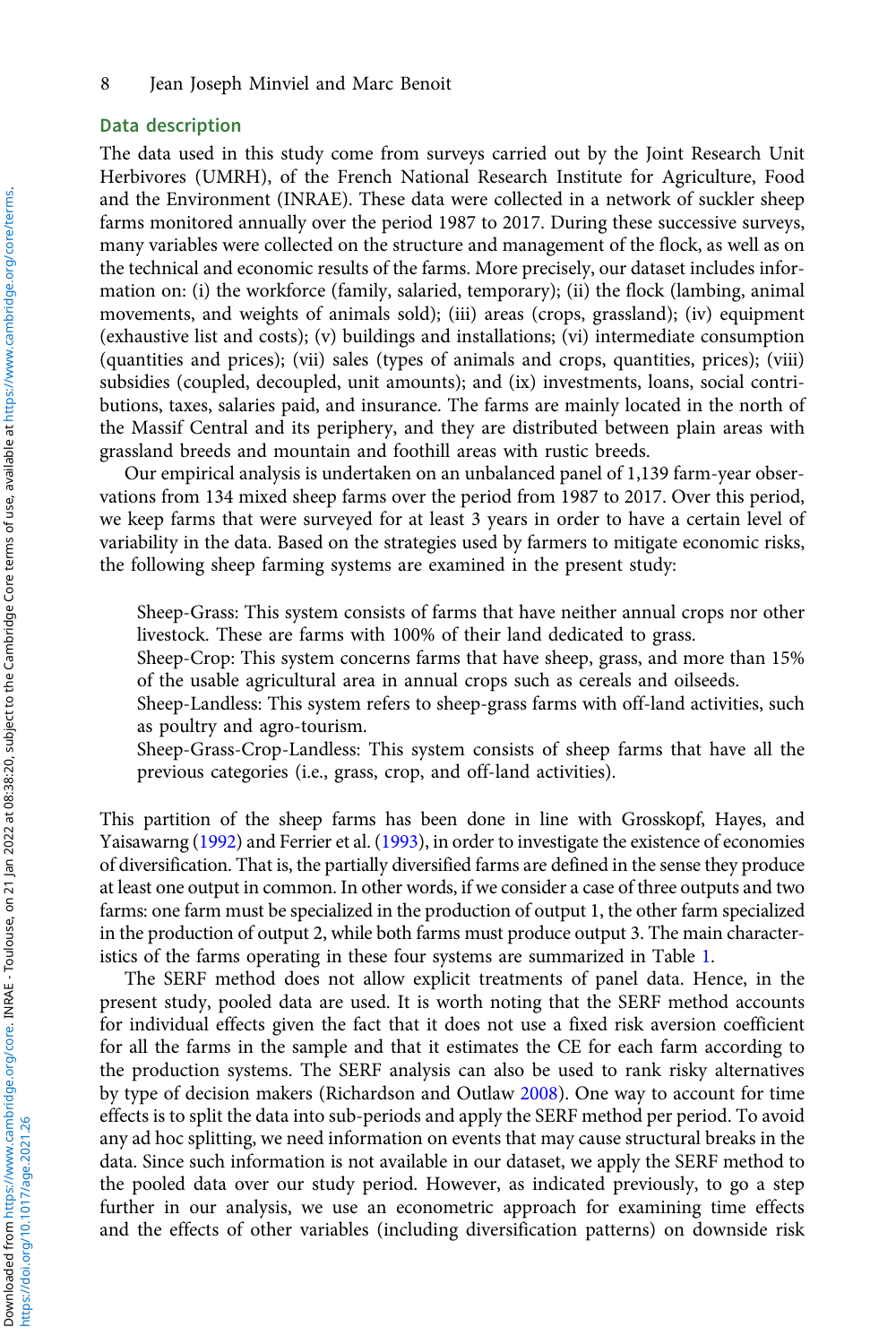|                                  | Sheep-grass     | Sheep-crop       | Sheep-landless   | Sheep-grass-<br>crop-landless |
|----------------------------------|-----------------|------------------|------------------|-------------------------------|
|                                  | Mean (SD)       | Mean (SD)        | Mean (SD)        | Mean (SD)                     |
| Usable agricultural<br>area (ha) | 89.55 (50.01)   | 111.71 (57.63)   | 82.69 (32.07)    | 90.54 (36.81)                 |
| Main fodder area (ha)            | 89.54 (50.03)   | 89.38 (45.38)    | 74.97 (29.84)    | 78.13 (32.05)                 |
| Permanent grassland<br>(ha)      | 16.05 (23.19)   | 7.74 (17.57)     | 3.56(5.47)       | 5.62(10.30)                   |
| Crop area                        | 0(0)            | 20.61 (24.93)    | 7.52(5.07)       | 12.08 (10.02)                 |
| Forage autonomy for<br>sheep     | 79.10 (8.90)    | 73.68 (9.27)     | 69.86 (10.58)    | 71.66 (10.97)                 |
| Feed autonomy for<br>sheep       | 79.14 (8.91)    | 84.08 (8.18)     | 79.66 (9.26)     | 81.35 (10.02)                 |
| Ovine Livestock units            | 78.79 (30.63)   | 82.99 (34.73)    | 70.09 (25.24)    | 75.17 (37.75)                 |
| Annual work unit<br>(AWU)        | 1.52(0.53)      | 1.39(0.47)       | 1.48(0.41)       | 1.66(0.56)                    |
| Gross product                    | 85,169 (33,817) | 100,513 (52,949) | 103,945 (42,368) | 127,182 (71,471)              |
| Operational costs                | 25,958 (11,085) | 33,301 (18,680)  | 38,063 (15,982)  | 48,584.39 (36,770.13)         |
| <b>Fixed costs</b>               | 33,925 (15,293) | 41,460 (24,766)  | 45,111 (22,483)  | 51,099 (24,553)               |
| <b>Subsidies</b>                 | 16,528 (14,276) | 14,129 (15,387)  | 19,249 (12,243)  | 25,230 (18,099)               |
| Net return                       | 25,286 (14,559) | 25,752 (18,724)  | 20,772 (15,407)  | 27,498 (21,478)               |
| Number of<br>observations        | 215             | 736              | 82               | 106                           |

Table 1. Main characteristics of the farms over the entire study period for the four farming systems

Notes SD: Std. dev.

exposure. The econometric approach used can be seen as complementary to the SERF method.

#### Results and discussion

#### Diversification economies

We use the certainty equivalent (CE) values estimated using the SERF method to compute economies of diversification (ED) in the French sheep farms located in the Massif Central using equation (3). Such economies would exist if the CE value of the fully diversified farms is greater than the sum of the CE values of the partially diversified farms. The results concerning the existence of ED are shown in Figure 1.

Figure 1 indicates that all the values of the ED indicator are negative. This suggests that there are no economies of diversification in the sheep farming systems considered. That is, our results highlight the existence of diseconomies of diversification in our sheep farming systems. In order words, our results indicate that the fully diversified system considered does not generate more risk-adjusted returns (CE) than the partially diversified systems. To go a step further in our analysis, we also investigate the degree of diversification economies (DED) using equation (4), and the results are plotted in Figure 2.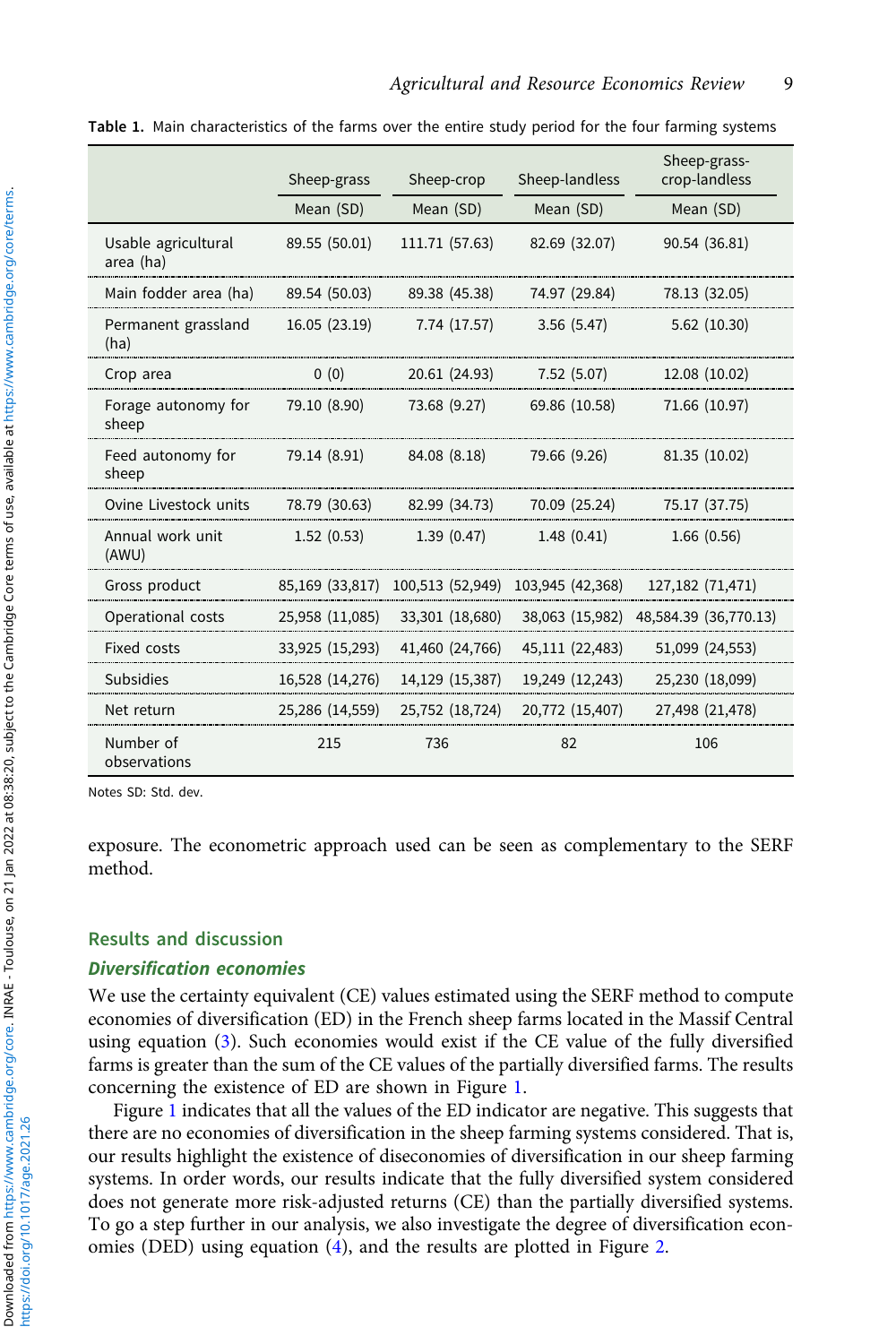

Figure 1. Economies (diseconomies) of diversification in French sheep farms.



Figure 2. Degree of economies (diseconomies) of diversification (DED) in French sheep farms.

Figure 2 indicates that there is a relatively high degree of diseconomies of diversification in the sheep farming system considered. Indeed, all the values of the indicator of the degree of economies of diversification are negative and amount to -0.68 on average. This suggests that the fully diversified sheep system reaches only 32% of the risk-adjusted return (CE) generated by the partially diversified systems altogether. Using a quite different approach from ours, Fleming and Lien (2009) showed that the existence of synergies (i.e., output complementarities) does not necessarily result in economic gains from diversification. Indeed, despite the existence of synergies, they found significant diseconomies for small-scale farming operations. Using the same approach as Fleming and Lien (2009), Coelli and Fleming (2004) found weak evidence for diversification economies between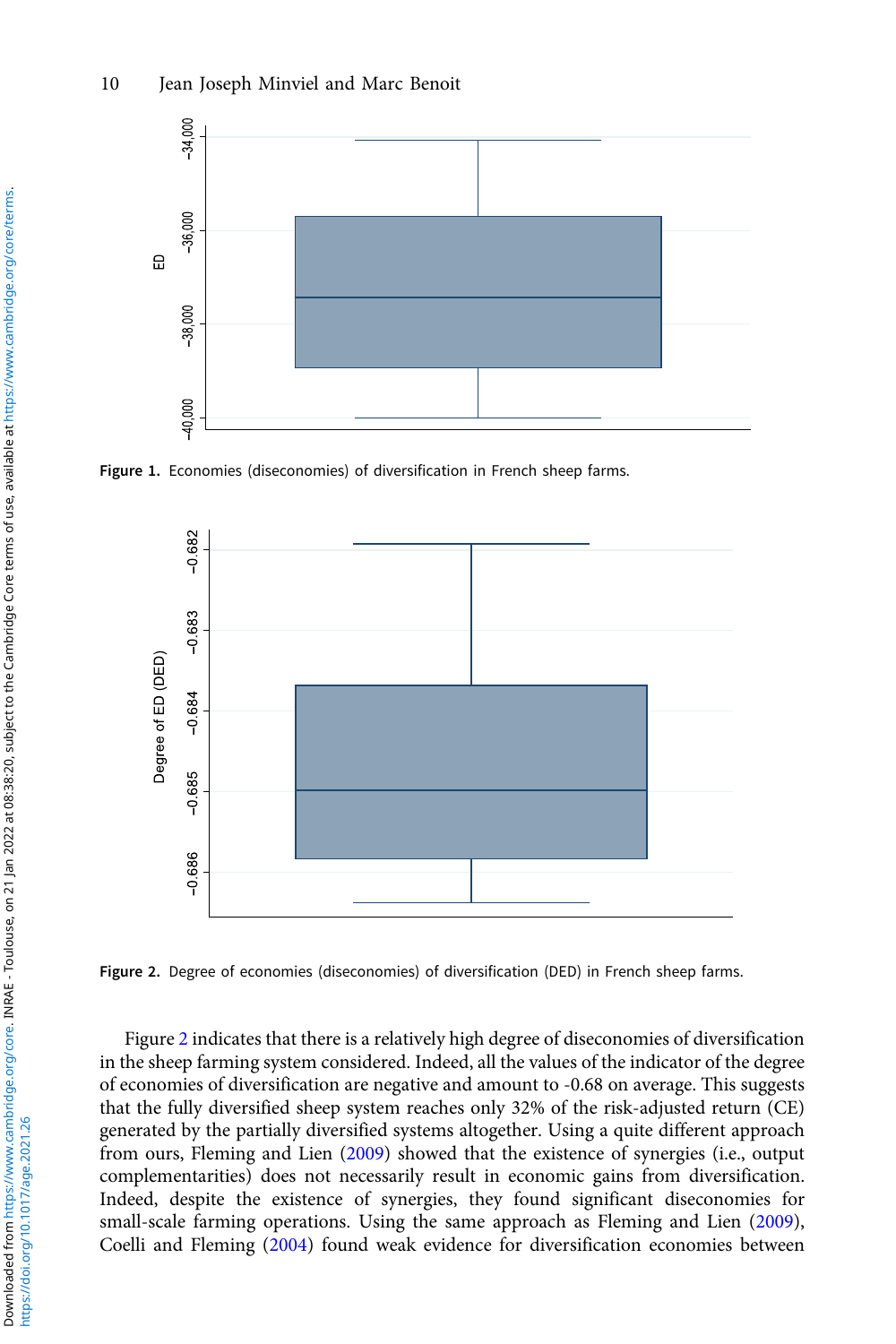

Figure 3. Sources of diversification economies.

subsistence food production, coffee, and cash food production, and diseconomies of diversification between coffee and cash food production. However, following Hajargasht, Coelli, and Rao (2008), Wimmer and Sauer (2020) measure diversification economies as cost complementarities between individual outputs. They found that small dairy farms are more likely to benefit from diversification between milk and livestock production, while larger farms tend to benefit from diversification between milk and crop production. In sum, the existence of economies of diversification in mixed farms remains an open empirical question.

In Figure 3, we shed light on the sources of the observed diseconomies of diversification. Note that the sources of the observed diseconomies of diversification are not reported here as presented in equation (7), that is, we do not present directly  $ED_{\pi}$  and  $ED_{R}$ . Indeed, for presentation convenience, we report in Figure 3  $ED_{\pi}/E[\pi]$  and  $ED_{R}/R(\pi)$ . That is, we have scaled these measures in a similar way to the equation  $(4)$ . Figure 3 shows that the mean return effect is negative while the risk effect is positive. The negative value for the mean return effect highlights that the average net return per family labor unit generated by the fully diversified system is lower than the one generated by the partially diversified systems altogether. The positive value of the risk effect indicates that the variance of the fully diversified system is lower than the one of the partially diversified systems altogether. Overall, the results from Figure 3 indicate that although the fully diversified system does not generate more returns than the partially diversified systems, it ensures more stable net returns. This suggests that farmers could consider the diversified system as a safer option for their farms (Sarwosri and Mußhoff 2020) in the sense that it allows farmers to spread production and market risks (Villano, Asante, and Bravo-Ureta 2019). These results are also in line with the portfolio theory, which suggests that diversified production systems should face lower risk (Markowitz 1952 and 1990; Paut, Sabatier, and Tchamitchian 2019; Mosnier et al. 2021). They are also line with the idea that classical concepts (such as income maximization) that are often used to guide farm management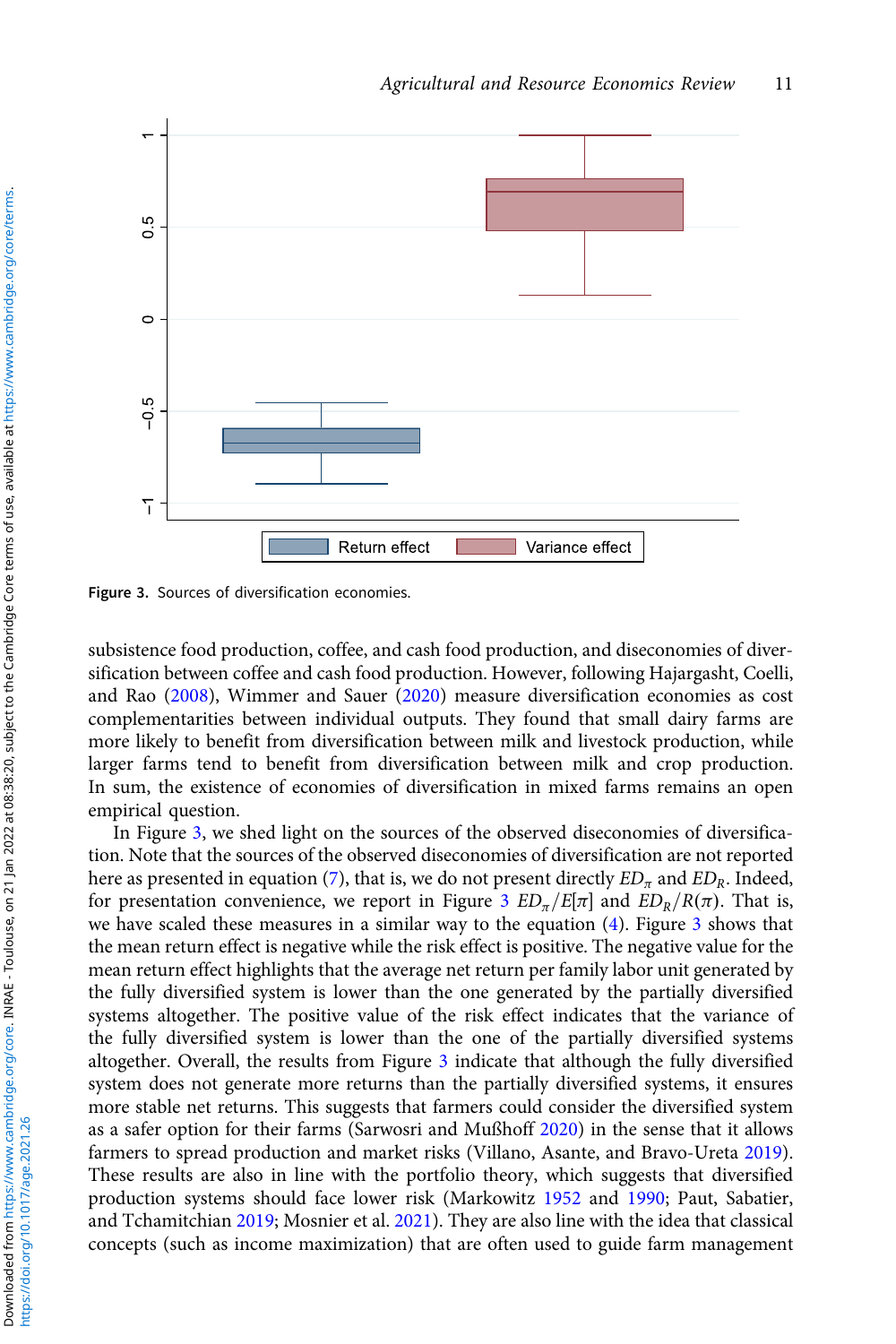

Figure 4. Cumulative distribution functions (CDFs) of the different sheep farming system (€/AWU).

are increasingly replaced by other concepts such as stability (Darnhofer et al. 2010; Astigarraga and Ingrand 2011).

#### Stochastic dominance analysis

This section presents the ranking of our four sheep farming systems using the SERF method, which is known as a more discriminating form of stochastic dominance analysis (Schenk et al. 2014). However, for comparison purposes, CDF curves and the mean-standard deviation ranking for our sheep farming systems are depicted in Figures 4 and 5, respectively. Indeed, some general conclusions can be drawn from each of these methods.

The CDF curves show that the Sheep-Landless system is closest to the origin of the axes and does not intersect with the other sheep farming systems. This suggests that the Sheep-Landless system is dominated by the other systems. However, it is not feasible to rank the other systems using their CDFs since they intersect each other.

A general conclusion that can be drawn from Figure 5 is that the Sheep-Landless system has the lowest standard deviation for the net return per family labor unit. This suggests that this system could be a good strategy to mitigate economic risks. This could be explained by the off-land activities, which may be less sensitive to climatic context. In addition, in the Sheep-Landless system, the breeders work along integrated lines, mainly for poultry, that is, as subcontractors for agribusiness companies. In this system, the production is paid at a remunerative price even if the market conditions are unfavorable. Therefore, the market risk is shared between the breeders and the integrator. However, the Sheep-Landless system has also a disadvantage compared to the other systems: it has the lowest average net return per family labor unit. Among the farms studied, these farms have developed off-ground activities generally because they have a lack of land in relation to the available labor force; and sometimes because sheep profitability is too low. As our results show, the off-ground activities did not upset their economic results. This result is in line with Ripoll-Bosch et al. (2014) who found that production diversification might enhance farm flexibility but it is not necessarily related to economic performance. Similarly, Villagra et al. (2015) found that sheep represented the main source of income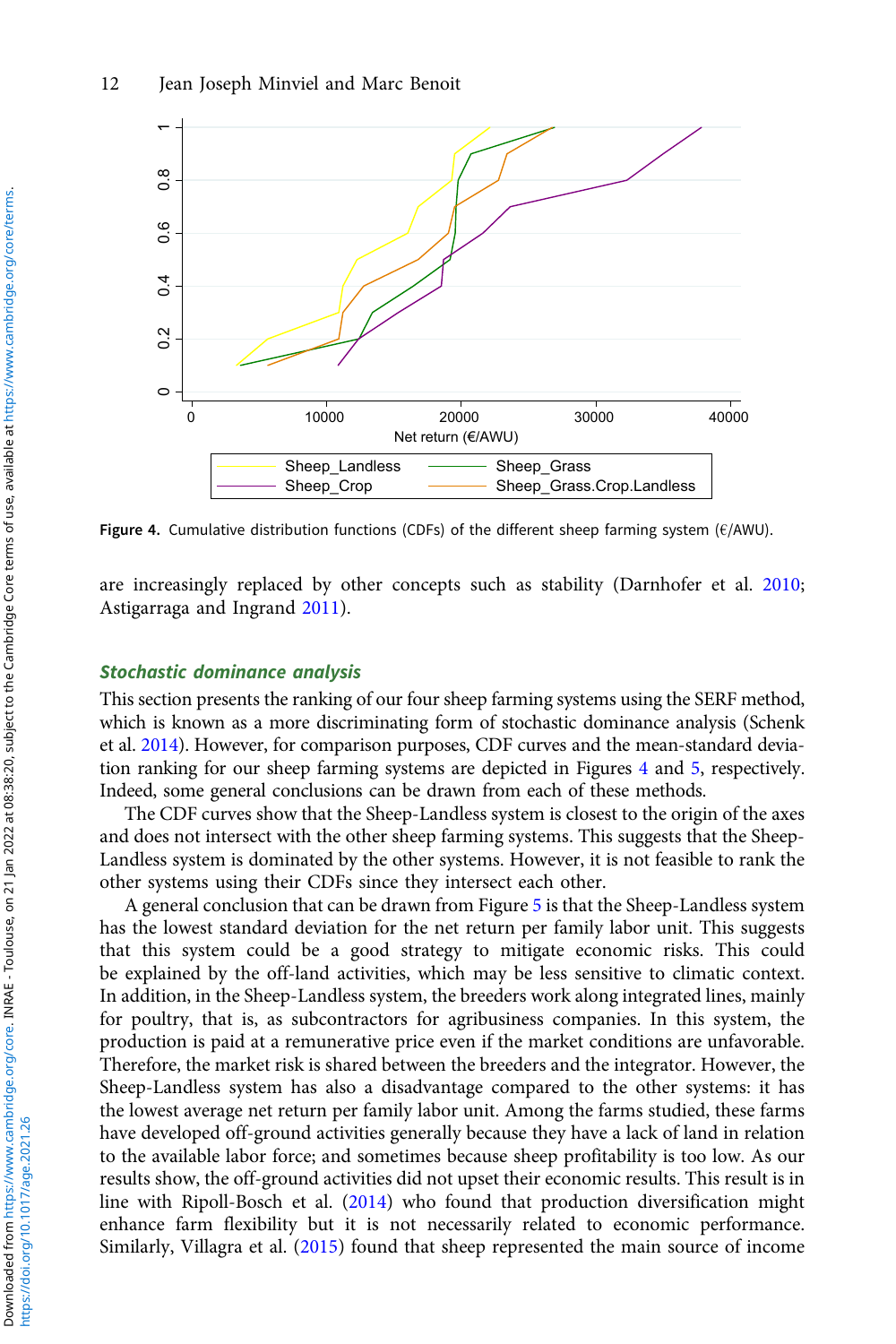

Figure 5. Mean-standard deviation plot of the four sheep farming systems.

across different diversification schemes in Argentina, but it was not the most profitable livestock activity.

Note that Figure 5 also indicates that the Sheep-Grass (i.e., completely specialized) system exhibits the highest variability in the net return per family labor unit. This result highlights an interest in farms' diversification (Chavas and Di Falco 2012). By considering relatively similar systems to ours, Prache, Caillat, and Lagriffoul (2018) found that the system that exhibits the highest variability in terms of net returns over the past 10 years is the Sheep-Crop system. They argued that the Sheep-Crop system was very impacted by the climatic context and the fall of cereal prices. Our result is slightly different from the one of Prache, Caillat, and Lagriffoul (2018) maybe because we consider the net return per family labor unit instead of the absolute value of the net return.

Nevertheless, from Figure 5, it appears that it is not feasible to rank our farming systems using the mean-standard deviation criterion. Indeed, while the Sheep-Landless system has the lowest mean and the lowest standard deviation, we cannot classify the other systems using both their means and their standard deviations. For instance, the Sheep-Crop system has the largest mean net return while the Sheep-Grass system has the largest standard deviation. Thus, with the mean-standard deviation criterion, none of the sheep farming systems has the largest mean net return and smallest standard deviation. In addition, none of them has the lowest average net return and the highest standard deviation. That is why their ranking under the mean-standard deviation criterion is difficult. However, it is worth noting that Figure 5 indicates that both the Sheep-Crop system and the fully diversified system would be preferred to the Sheep-Grass system by any risk-averse producer, since these systems generate higher net returns at lower risk (variance).

Figure 6 reports the results of the SERF method. These results are obtained by estimating the CE values by including the total subsidies received by farmers. Figure 7 reports the same results but without including the subsidies in the estimations. This may be useful for investigating the role of the subsidies in the ranking of the different systems.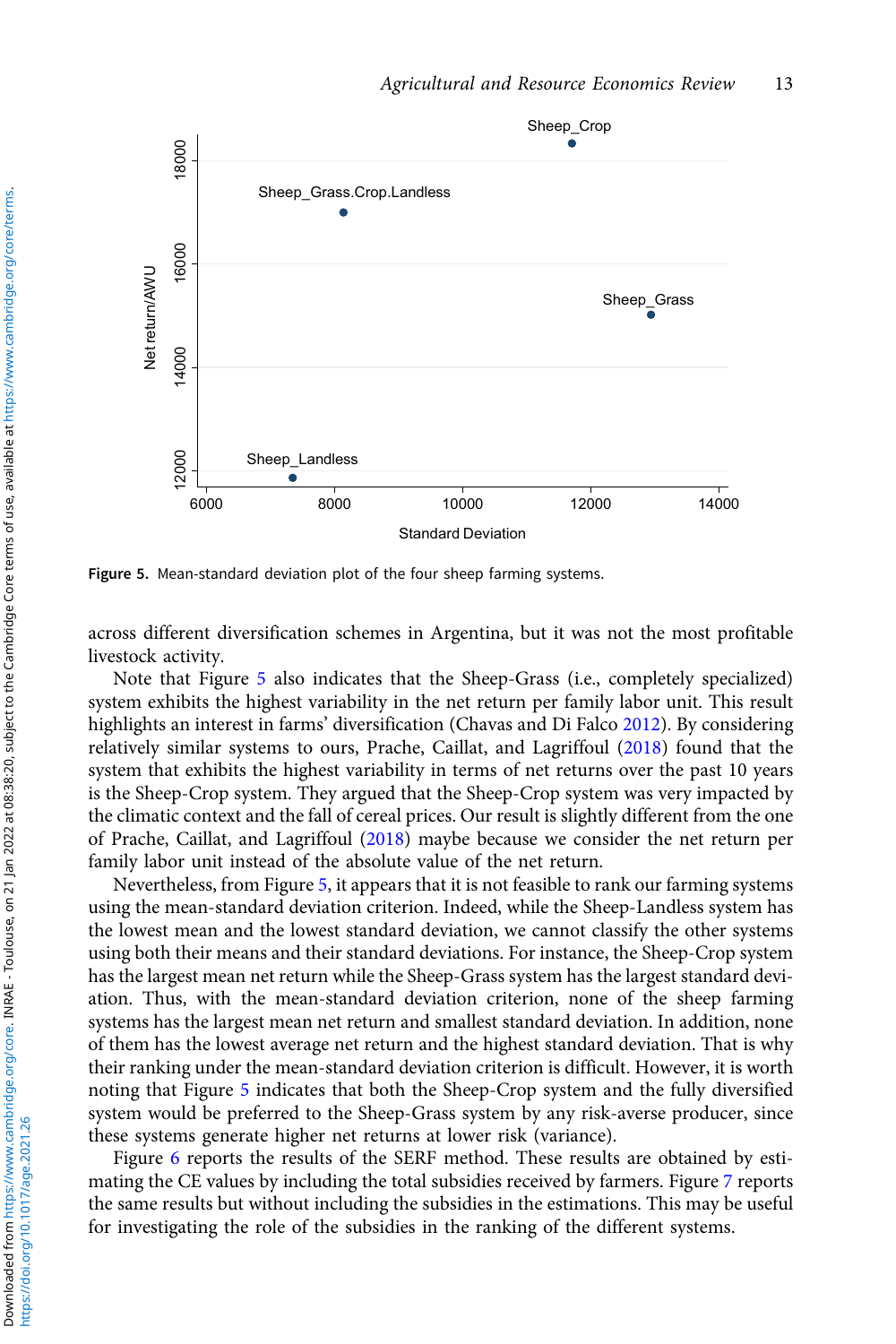

Figure 6. Certainty equivalent (CE) curves of net return ( $E/AWWU$ ) for the different sheep farming systems for a range of risk aversion coefficients (RAC).



Figure 7. Certainty equivalent (CE) curves of net return ( $\epsilon$ /AWU) for the different sheep farming system (without subsidies) for a range of risk aversion coefficients (RAC).

The SERF analysis (Figure  $6$ ) confirms the fact that the Sheep-Landless system is dominated by the other ones in terms of risk-adjusted net return per family labor unit, as shown in the CDF curves (see Figure 4). Interestingly, the SERF analysis clarifies the rank of the other systems. Indeed, the SERF analysis (Figure 6) indicates that the Sheep-Crop system is the dominant alternative across all levels of risk aversion coefficients (RAC). Following Anderson and Dillon (1992), the relative RAC is equal to 0 for risk-neutral decision makers, 0.5 for slightly risk-averse decision makers, 1 for normally risk-averse decision makers, 2 for moderately risk-averse decision makers, and 4 for extremely risk-averse decision makers. By definition and as observed from Figures 6 and 7, the CEs decrease with an increase in the RAC. This means that the most risk-averse farmers have higher risk premiums than less risk-averse farmers. In this line, note that that the Sheep-Crop system exhibits the highest risk-adjusted return per family labor unit, regardless of the values of the RAC. This could be explained by the fact that this system benefits from larger structures (see Table 1) and that it is located in areas with relatively good agricultural potential (Benoit and Laignel 2009; Venineaux-Delvalle et al. 2017). Indeed, as industrial crops are more frequent in the rotations in the Sheep-Crop system, they provide access to various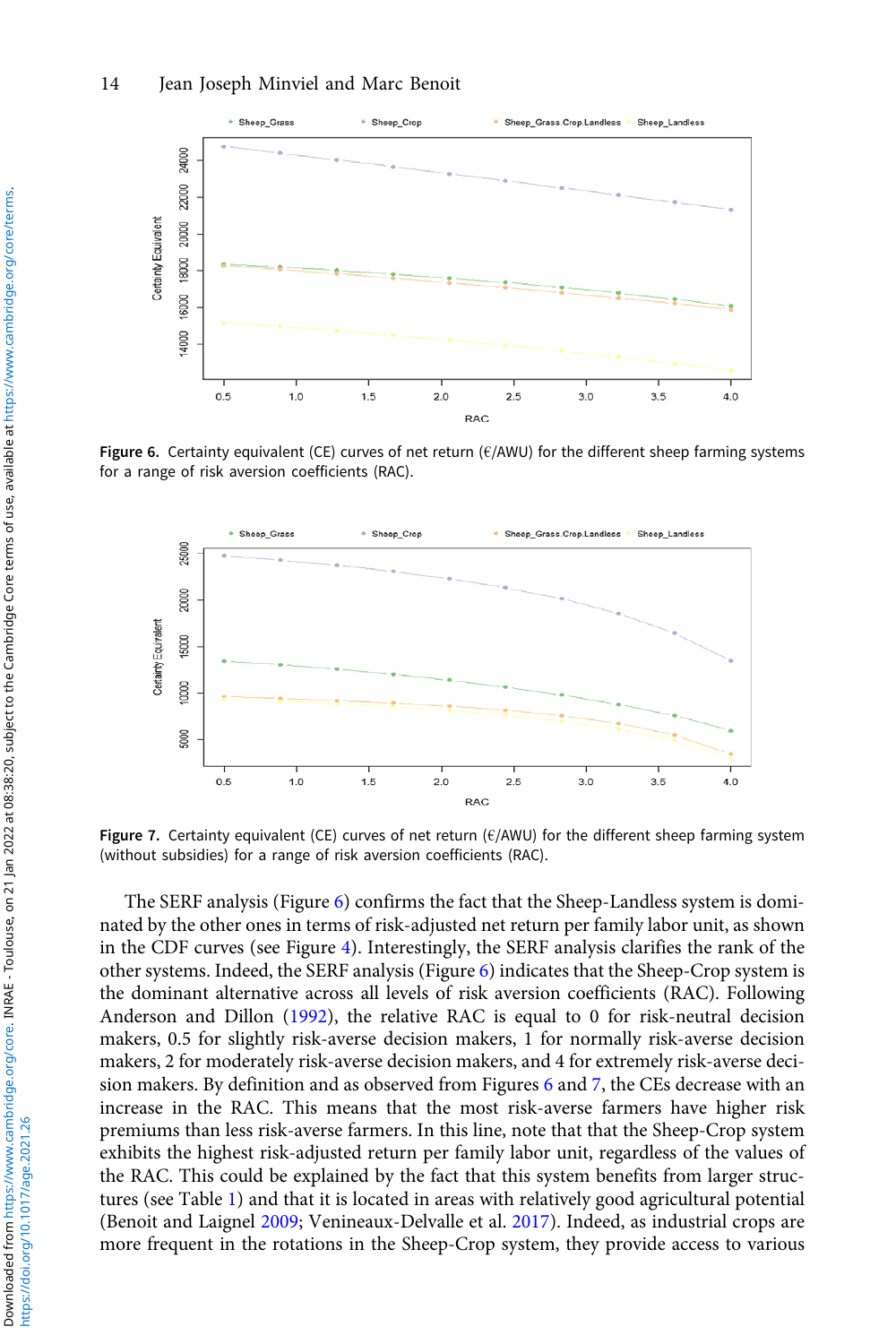|                                  | Estimates      | Std. Err.    |
|----------------------------------|----------------|--------------|
| Farm capital                     | $-106.23***$   | 39.27        |
| Intermediate inputs              | 265.19***      | 81.18        |
| Labor                            | $1.92E + 08**$ | $7.84E + 07$ |
| Ovine Livestock units            | $1.65E+07***$  | 2,135,419    |
| Feed autonomy                    | 204,747.3***   | 67,654.09    |
| Sheep-Landless system            | $-3,849,216$   | 2,914,981    |
| Sheep-Crop system                | 2,856,958**    | 137,7844     |
| Sheep-Grass-Crop-Landless system | 5,578,434***   | 1,944,012    |
| Time trend                       | 394,063.8***   | 74,245.11    |
| Intercept                        | $-4.46E+07***$ | 7,418,788    |

Table 2. Econometric estimates for the skewness of farm income

The asterisks \*\*\*, \*\*, and \* indicate significance at the 1, 5, and 10% levels, respectively.

co-products to feed the sheep and the highest sheep feed autonomy (see Table 1). Another possible explanation is that the Sheep-Crop system facilitates the production of off-season lambs because it offers the possibility of feeding animals from co-products and crops produced on the farm (see Prache, Caillat, and Lagriffoul 2018), which may be valued by the market. Indeed, it is well known that from the economic law (supply and demand), off-season products can be better valued by the market. That is, they can be sold at more attractive prices, offsetting higher production costs.

The SERF analysis conducted without considering the subsidies received by farmers (Figure 7) provides a similar pattern. However, note that when the subsidies are taking into account (Figure  $6$ ), the Sheep-Grass and the fully diversified systems perform similarly; while without accounting for the subsidies (Figure 7), the Sheep-Landless and the completely diversified systems perform similarly. This may be understood in the sense that the performance of our fully diversified sheep systems relies mainly on the subsidies received by the farmers.

As previously mentioned, the SERF approach can be considered as a more discriminating form of the stochastic dominance analytical framework (Schenk et al. 2014). In this respect, it is worth noting that the stochastic dominance analysis based on the SERF approach (Figures 6 and 7) provides more concrete evidence to explain the ranking of risky alternatives than the stochastic dominance analysis based on the CDF (Figure 4) (see also, Richardson and Outlaw 2008).

#### Econometric results on downside risk exposure

Prior to the econometric analysis, we test whether the farm income exhibited skewness. Using the test proposed by D'Agostino, Balanger, and D'Agostino (1990), we find that the skewness is statistically different from zero, with a p-value of 0.000. We, therefore, reject the null hypothesis of normality due to skewness at the 1% significance level. Table 2 reports the econometric results on the effects of the diversified systems on downside risk exposure measured through the third moment (the skewness) of the farm income. Recall that an increase in the skewness means that downside risk exposure decreases, that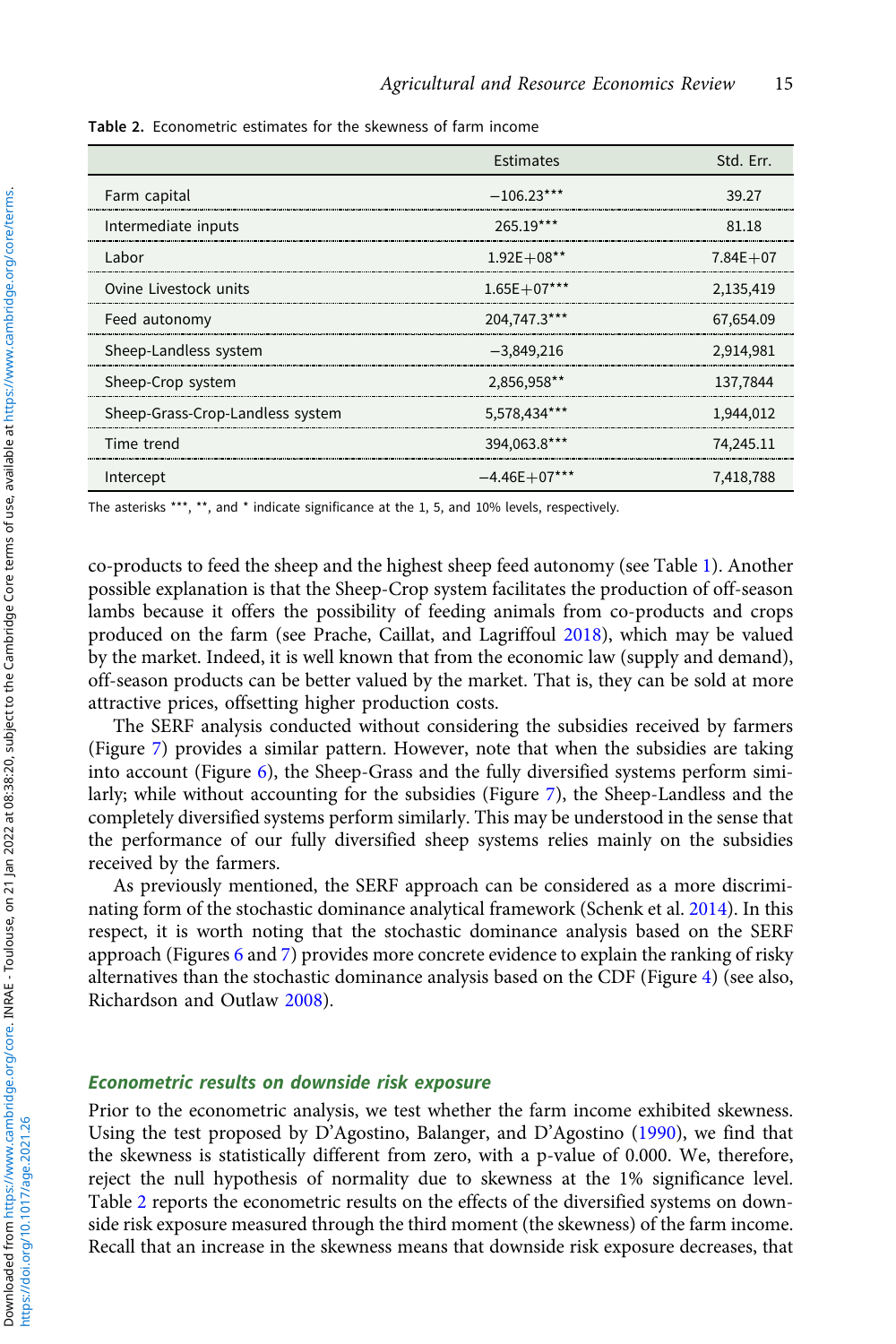is, the probability of failure decreases (Di Falco and Chavas 2009). This suggests that variables that are positively associated with the skewness involve a reduction in the downside risk exposure. Most of the estimated coefficients shown in Table 2 are statistically different from zero at the 5% significance level. This indicates that most of the explanatory variables used have significant effects on the downside risk exposure. Except for farm capital, all the significant variables have a positive effect on skewness, meaning that they can reduce farm exposure to downside risk.

More specifically, we find that farm capital has a statistically significant and negative effect on skewness. This result suggests that the existing capital stock tends to increase downside risk by causing the collapse of farmers' net income under unfavorable production or market conditions. The coefficients of the intermediate inputs and the number of livestock units are positively related to the skewness, suggesting that these variables appear to be downside risk decreasing. This may be due to the fact that these variables are proportional to the production levels. The findings related to capital and intermediate input effects are consistent with Di Falco and Veronesi (2014), while the findings on livestock units are consistent with Finger et al. (2018). We find that labor has a significant positive effect on skewness. This implies that the availability of labor can help farmers to manage downside risk by reducing the likelihood of farm activities disruption. Similar results can be found in Bozzola and Finger (2021). The variable feed autonomy is positively related to the skewness, suggesting that feed autonomy contributes to the reduction of downside risk exposure by lowering farm production costs. This could also be understood in the sense that feed autonomy allows farmers to avoid production failure under unfavorable input market conditions. The positive and significant coefficient of the time trend suggests that downside risk exposure decreases with time. Note that the coefficient of the Sheep-Landless system is not statistically significant. Thus, our estimates do not provide enough evidence on the potential of this system for managing downside risk exposure.

The coefficients associated with the Sheep-Crop system and the fully diversified system (Sheep-Grass-Crop-Landless) are positive and significant. This suggests that compared to the Sheep-Grass system (the reference category), the Sheep-Crop system and the fully diversified system can help farmers to reduce exposure to downside risk. Such results are consistent with many studies showing that farm diversification is a production strategy that allows farmers to manage exposure to downside risk (Kim and Chavas 2003; Di Falco and Chavas 2009). The coefficient of the Sheep-Crop system is significant at the 5% level while the coefficient of the fully diversified system is significant at the 1% level. These results indicate that the fully diversified system can be very effective in reducing exposure to downside risk (Di Falco and Chavas 2006). These results could also be interpreted in terms of economic resilience. Indeed, resilience can be defined as the capacity of a system to withstand external shocks without catastrophic consequences (Holling 1973). In this respect, our results indicate that diversification increases the ability of the production systems to absorb downside shocks (Di Falco and Chavas 2006). In this line, our results suggest that diversification strategies are successful risk management strategies that make farms more resilient to unfavorable production or market conditions. Our results also suggest that the fully diversified system would be the most resilient (Di Falco and Chavas 2006).

#### Concluding remarks

This study investigates the existence and the components of economies of diversification in sheep farming systems in France. It also identifies stochastic dominant mixtures of sheep farming activities in terms of risk-adjusted net returns. To examine the economies of diversification, we compare partially diversified systems (Sheep-Grass, Sheep-Crop, and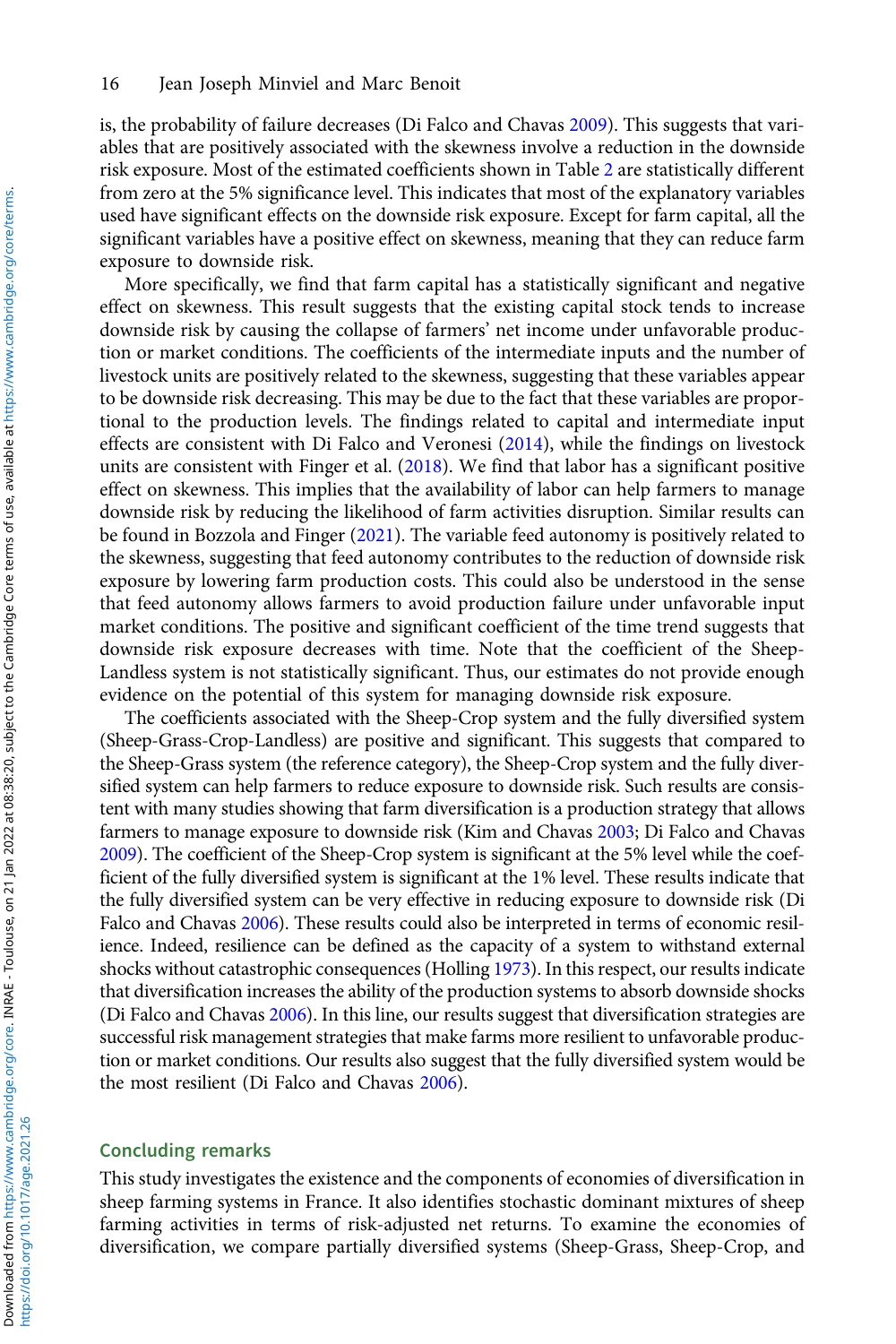Sheep-Landless) with fully diversified systems (Sheep-Grass-Crop-Landless) in terms of certainty equivalents of their net returns per family labor unit. The certainty equivalent of the net return is a risk-adjusted measure that makes it possible to integrate two economic rationales for production diversification: risk-reducing effect and scope economies effect. To identify the stochastic dominant mixtures of sheep farming activities, we use the stochastic efficiency with respect to a function (SERF) analysis, which is also known as a generalized method of stochastic dominance analysis.

Our empirical analysis is undertaken on an unbalanced panel of 1,139 observations from 134 mixed sheep farms located in an area of the Center of France, namely the Massif Central, over the period 1987 to 2017. The Massif Central is classified in the so-called Less Favored Agricultural Area (LFA). An advantage of sheep farming is that sheep are well suited to valorize LFA. In spite of that, sheep farmers in the Massif Central have to face risk and uncertainty due to unforeseen climate conditions, sanitary issues, and price volatility. In this context, our analysis may provide relevant information for designing/selecting mixtures of farming activities that allow farmers to have greater risk-adjusted returns, or to reduce their economic risk. This may be insightful for producers who think about changing their production mix in order to continue to valorize the potentialities of their territory.

The results indicate that there are no economies of diversification in the sheep farming systems considered. That is, we find that the fully diversified system considered does not generate more risk-adjusted returns (CE) per family labor unit than the partially diversified systems. In addition, we find that all the values of the indicator of the degree of economies of diversification are negative and amount to -0.685 on average. This suggests a relatively high degree of diseconomies of diversification in the sense that the completely diversified sheep system reaches only 31.5% of the risk-adjusted returns (CE) generated by the partially diversified systems altogether. Regarding the sources of the observed diseconomies of diversification, we find that the average net return per family labor unit generated by the fully diversified system is lower than the one generated by the partially diversified systems altogether, while the variance component of the fully diversified system is lower than the one of the partially diversified systems. This suggests that the observed diseconomies of diversification are mainly due to the mean return effect. That is, the diversified system does not generate more returns than the partially diversified systems, but it ensures more stable returns. However, since the variance does not distinguish between upside and downside shocks (i.e., good and bad events), special attention has been devoted to the effects of diversification on downside risk exposure. In this respect, our results indicate that the Sheep-Crop and the fully diversified systems (Sheep-Grass-Crop-Landless) considered can be effective in reducing exposure to downside risk.

The dominance stochastic analysis conducted using the SERF method reveals that the dominant system in terms of risk-adjusted returns is the Sheep-Crop one. This may be due to the fact that these systems: (i) benefit from more attractive prices (for off-season products); and (ii) concern large farms located in areas favorable to cash crops. We also find that the returns of the Sheep-Landless system exhibit the lowest variability, while the ones of the fully specialized (Sheep-Grass) system exhibit the largest variability. Note also that the variability of the returns of the fully specialized (Sheep-Grass) system is rather close to that of the Sheep-Crop system (Figure 5). We recognize these differences may reflect the heterogeneity of the diversification strategies of farmers. For instance, we admit that each farmer trades off risk and returns at a personal (or individual) rate. In addition, diversification decisions could also be related, among other things, to soil quality, microclimate, historical context, territorial norms and constraints, and soil conservation strategies. It could also depend on: (a) individual circumstances; (b) resource availability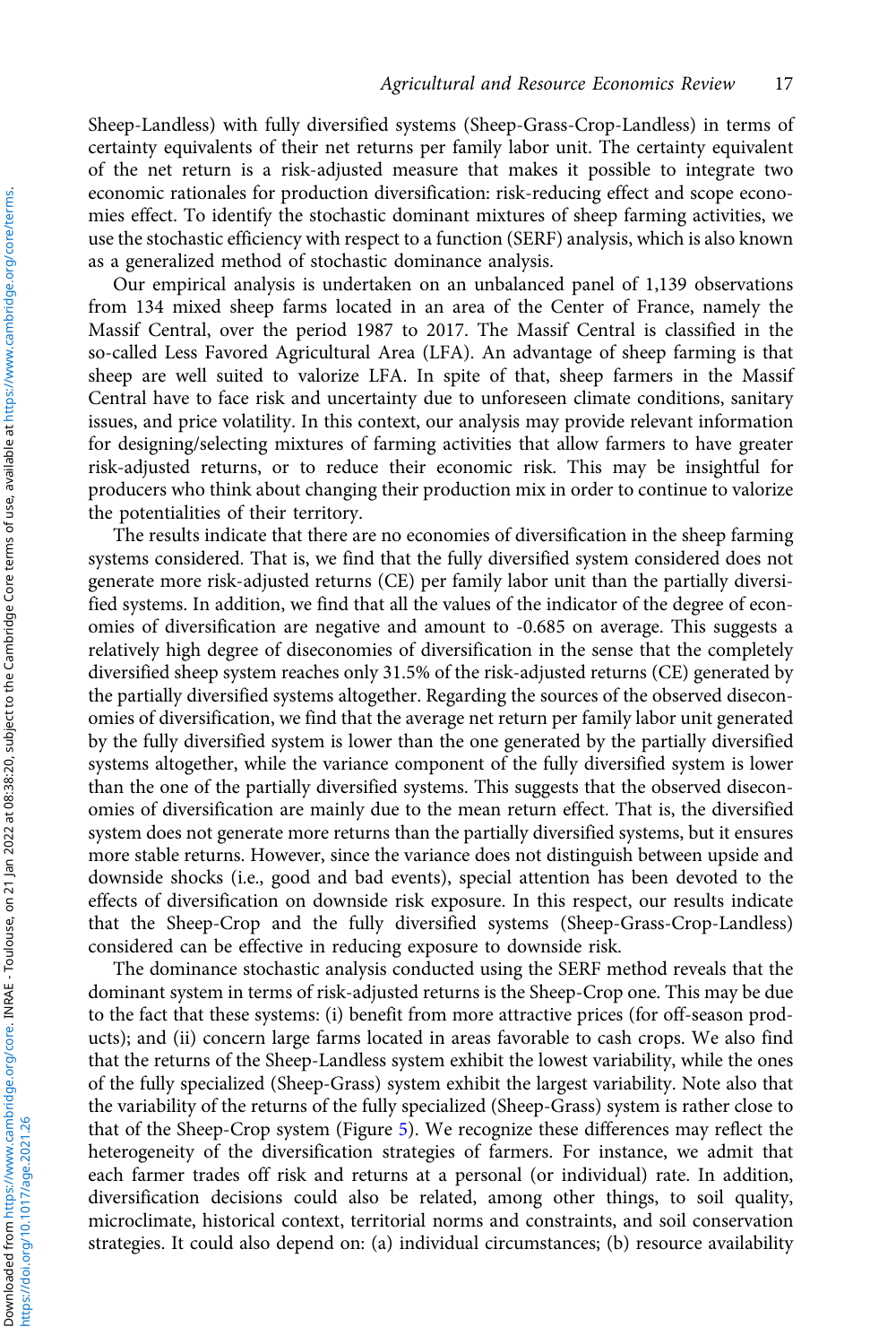(e.g., workforce, land, fixed capital); (c) farmers' skills; (d) farmers' desire to contribute to social and environmental objectives; (e) abilities; (f) incentives and existence of marketing channels (or market opportunity); and (g) extension service for a given production (see also, McNally 2001; Meert et al. 2005; Leck, Evans, and Upton 2014; McFadden and Gorman 2016; Suess-Reyes and Fuetsch 2016; Morris, Henley, and Dowell 2017). For instance, it is recognized that larger farms and farms with greater assets are more likely to diversify their production activities (McInerney and Turner 1991; Ilbery 1991; McNally 2001).

In the same vein, the different systems could co-exist given specific farm characteristics and many contextual drivers. In this line, Villano, Fleming, and Fleming (2010) argued that the choice of diversification may be a function of a number of factors outside the farmer's control. In addition, previous studies (e.g., McNally 2001; Pardos et al. 2008; Maye, Ilbery, and Watts 2009; Hansson et al. 2013; Morris, Henley, and Dowell 2017) found significant heterogeneity among farmers in their motives for diversifying their production activities. Using econometrics techniques, the effects of the diversified system considered on downside risk exposure were examined by controlling for some of the above factors (available in our data set). However, further research on the production capacities of the farms, their characteristics, and their contextual drivers could provide additional information on their diversification strategies. As such, it would be difficult to prescribe a specific sheep farming system to farmers from our results.

However, from an economic standpoint, an important goal of farm diversification is to find combinations of farming activities that provide the best compromise between the farm return and its variability. In addition, as our results show, diversified production systems could also be driven by their ability to reduce downside risk exposure. In this respect, we believe that, in addition to producers who think about changing their production mix, our results could provide insights to policy makers and extension professionals. They can inform policy-makers' decisions on the components of the observed diseconomies of diversification in mixed sheep farms in the Massif Central. Extension professionals can distribute the information from our results to help farmers to make better diversification decisions.

Acknowledgements. The authors would like to thank the editor and the anonymous reviewers for their helpful and relevant suggestions that helped us to improve significantly the quality of this article.

Funding statement. This research received no specific grant from any funding agency, commercial or notfor-profit sectors.

Conflicts of interest. The authors declare no conflict of interest.

Data availability statement. Replication materials are available by request to the authors.

#### References

- Adusumillia, N., H. Wanga, S. Dodlab, and M. Deliberto. 2020. "Estimating risk premiums for adopting no-till and cover crops management practices in soybean production system using stochastic efficiency approach." Agricultural Systems 178: 102744. doi: [10.1016/j.agsy.2019.102744.](https://doi.org/10.1016/j.agsy.2019.102744)
- Anderson, J.R., and J.L. Dillon. 1992. "Risk Analysis in Dryland Farming Systems." Farming Systems Management Series No. 2. Rome: FAO.
- Anderson, J.R., J.L. Dillon, and J.B. Hardaker. 1977. Agricultural Decision Analysis. Ames, Iowa: Iowa State University Press.

Antle, J. 1983. "Testing the stochastic structure of production: A flexible-moment based approach." Journal of Business and Economic Statistics 1: 192–201.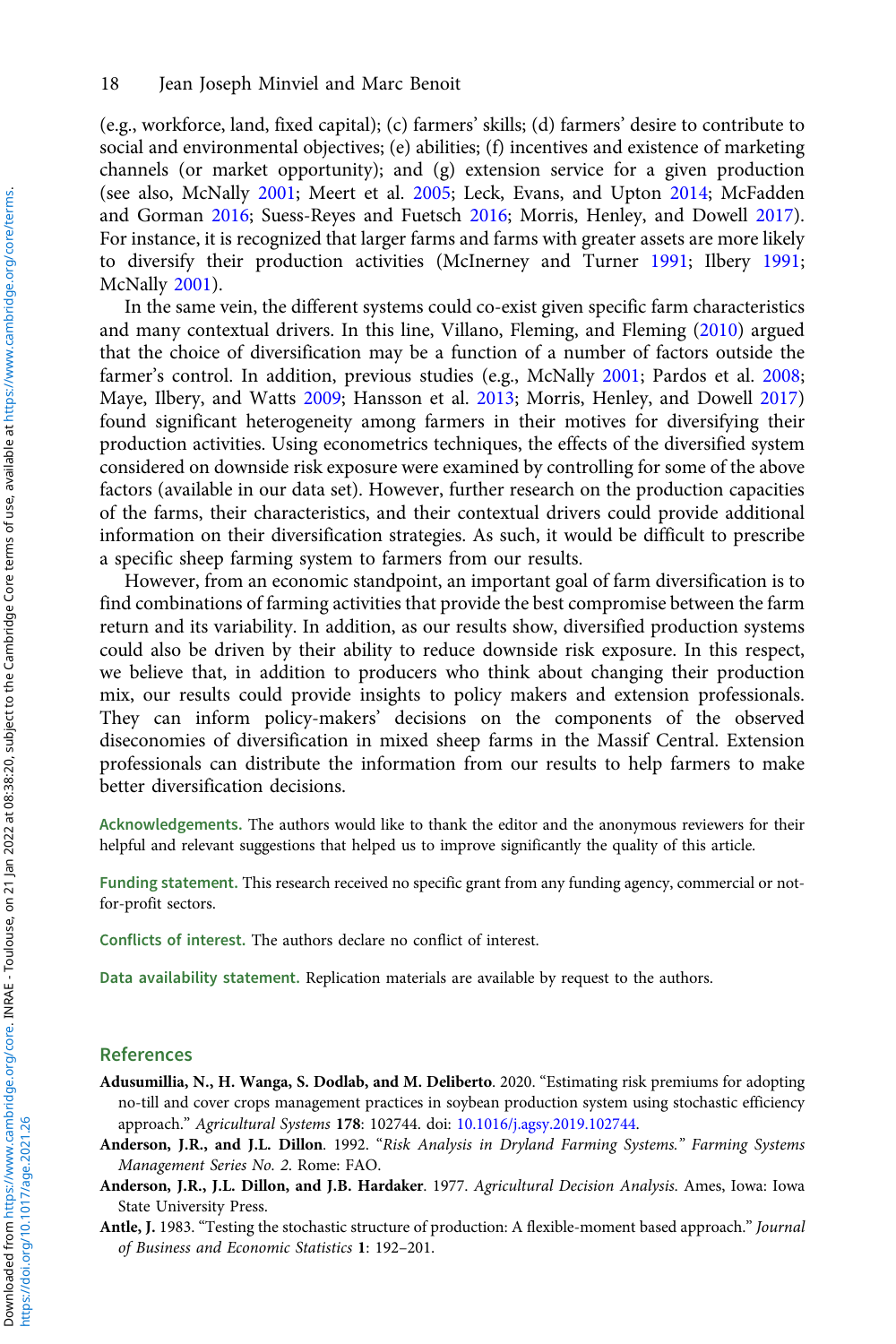- Archer, D.W., and D.C. Reicosky. 2009. "Economic performance of alternative tillage systems in the northern Corn Belt." Agronomy Journal 101: 296–304.
- Astigarraga, L., and S. Ingrand. 2011. "Production flexibility in extensive beef farming systems." Ecology and Society 16 (1): 1–13.
- Barham, E.H.B., J.R.C. Robinson, J.W. Richardson, and M.E. Rister. 2011. "Mitigating cotton revenue risk through irrigation, insurance, and hedging." Journal of Agricultural and Applied Economics 43 (4): 529-540.
- Benoit, M., and G. Laignel. 2009. "Performances techniques et économiques en élevage ovin viande biologique: Observations en réseaux d'élevage et fermes expérimentales." Innovations Agronomiques 4: 151–163.
- Boyer, C.N., D.M. Lambert, J.A. Larson, and D.D. Tyler. 2018. "Investment analysis of cover crop and no-tillage systems on Tennessee cotton." Agronomy Journal 110: 331-338.
- Bozzola, M., and R. Finger. 2021. "Stability of risk attitude, agricultural policies and production shocks: Evidence from Italy." European Review of Agricultural Economics 48 (3): 477–501.
- Bryant, K.J., J.M. Reeves, R.L. Nichols, J.K. Greene, C.H. Tingle, G.E. Studebaker, F.M. Bourland, C D. Capps Jr., and F.E. Groves. 2008. "Valuing Transgenic cotton technologies using a risk/return framework." Journal of Agricultural and Applied Economics 40 (3): 767–775.
- Chavas, J.P. 2004. Risk Analysis in Theory and Practice. London: Elsevier Academic Press.
- Chavas, J.P. and S. Di Falco. 2012. "On the role of risk versus economies of scope in farm diversification with an application to Ethiopian farms." Journal of agricultural economics 63: 25-55.
- Chavas, J.P. and K. Kim. 2010. "Economies of diversification: A generalization and decomposition of economies of scope." International Journal Production Economics 126: 229–235.
- Coelli, T.J. and E. Fleming. 2004. "Diversification economies and specialisation efficiencies in a mixed food and coffee smallholder farming system in Papua New Guinea." Agricultural Economics 31 (2-3): 229-239.
- D'Agostino, R.B., A. Balanger, and R.B. D'Agostino Jr. 1990. "A suggestion for using powerful and informative tests of normality." The American Statistician 44: 316–321.
- Darnhofer, I., S. Bellon, B. Dedieu, and R. Milestad. 2010. "Adaptiveness to enhance the sustainability of farming systems." A Review. Agronomy for Sustainable Development 30 (3): 545-555.
- Di Falco, S., and J.P. Chavas. 2006. "Crop genetic diversity, farm productivity and the management of environmental risk in rainfed agriculture." European Review of Agricultural Economics 33 (3): 289-314.
- Di Falco, S., and J.P. Chavas. 2009. "On crop biodiversity, risk exposure, and food security in the highlands of Ethiopia." American Journal of Agricultural Economics 91 (3): 599-611.
- Di Falco, S., and M. Veronesi. 2014. "Managing environmental risk in presence of climate change: The role of adaptation in the Nile basin of Ethiopia." Environmental and Resource Economics 57: 553–577.
- Donoso, G. 2014. "A decision framework for a farmer who is risk averse in the Arrow-Pratt sense and downside risk averse." Economía Agraria y Recursos Naturales 14: 5–26.
- Eder, A. 2018. "Measuring and decomposing economies of diversification: An application to biogas-fuelled cogeneration plants in Austria." International Journal of Production Economics 204: 421–432.
- Ferrier, G.D., S. Grosskopf, K.J. Hayes, and S. Yaisawarng.1993. "Economies of diversification in the banking industry – a frontier approach." Journal of Monetary Economics 31: 229–249.
- Finger, R., T. Dalhaus, J. Allendorf, and S. Hirsch. 2018. "Determinants of downside risk exposure of dairy farms." European Review of Agricultural Economics 45 (4): 641–674.
- Fleming, E., and G. Lien. 2009. "Synergies, scope economies and scale diseconomies on farms in Norway." Food Economics - Acta Agriculturae Scandinavica, Section C  $6$  (1): 21-30.
- Grosskopf, S., K. Hayes, and S. Yaisawarng. 1992. "Measuring economies of diversification: A frontier approach." Journal of Business and Economic Statistics 10: 453–459.
- Hajargasht, G., T.J. Coelli, and D.S.P. Rao. 2008. "A dual measure of economies of scope." Economics Letters 100 (2): 185–188.
- Hansson, H., R. Ferguson, C. Olofsson, and L. Rantamaki-Lahtinen. 2013. "Farmers' motives for diversifying their farm business: The influence of family." Journal of Rural Studies 32: 240–250.
- Hardaker, J.B., R.B.M. Huirne, and J.R. Anderson. 1997. Coping with Risk in Agriculture. Oxfordshire, UK: CABI Publishing.
- Hardaker, J.B., and G. Lien. 2010. "Stochastic efficiency analysis with risk aversion bounds: A comment." Australian Journal of Agricultural and Resources Economics 54: 379–383.
- Hardaker, J.B., G. Lien, J.R. Anderson, and R.B.M. Huirne. 2015. Coping with Risk in Agriculture: Applied Decision Analysis, 3rd ed. Oxfordshire, UK: CABI Publishing.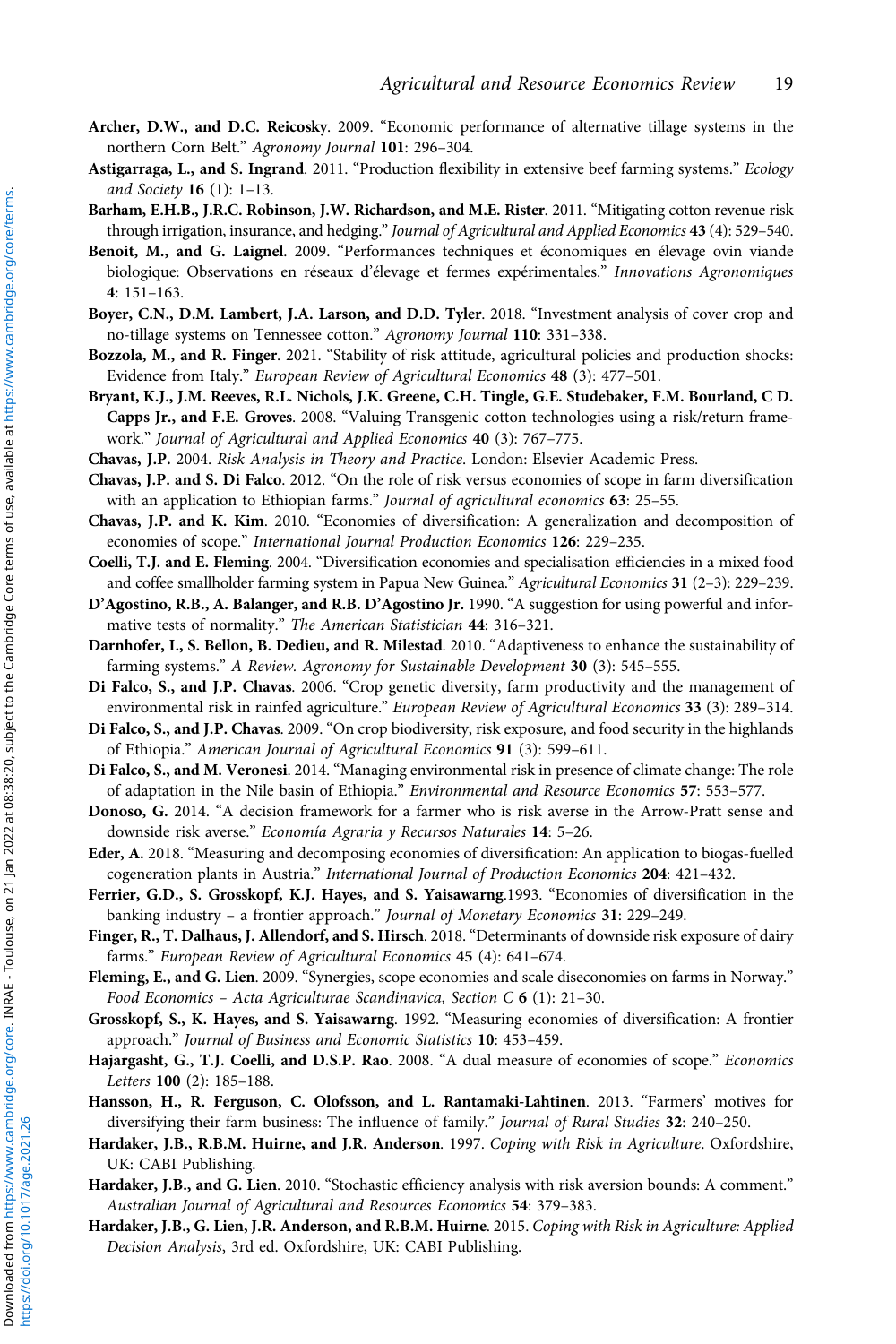- Hardaker, J.B., J.W. Richardson, G. Lien, and K.D. Schumann. 2004. "Stochastic efficiency analysis with risk aversion bounds: A simplified approach." Australian Journal of Agricultural and Resource Economics 48: 253–270.
- Heady, E.O. 1952. "Diversification in resource allocation and minimization of income variability." Journal of Farm Economics 34: 482–496.
- Hignight, J.A., K.B. Watkins, and M.M. Anders. 2010. "An Economic Risk Analysis of Tillage and Cropping Systems on the Arkansas Grand Prairie." Selected Paper at the Annual Meeting of the Southern Agricultural Economics Association, Orlando, FL, February 6–9.
- Holling, C.S. 1973. "Resilience and stability of ecological systems." Annual Review of Ecology and Systematics 4: 1–23.
- Ilbery, B.W. 1991. "Farm diversification as an adjustment strategy on the urban fringe of the West Midlands." Journal of Rural Studies 7: 207–218.
- Kim, K., and J.P. Chavas. 2003. "Technological change and risk management: An application to the economics of corn production." Agricultural Economics 29 (2): 125–142.
- King, P.K., and L.J. Robison. 1984. "Risk efficiency models." In Barry, P.J. (Ed.), Risk Management in Agriculture. Ames, Iowa: Iowa State University Press.
- Koundouri, P., M. Laukkanen, and S. Myyra. 2009. "The effects of EU agricultural policy changes on farmers' risk attitudes." European Review of Agricultural Economics 36 (1): 53–77.
- Koundouri, P., C. Nauges, and V. Tzouvelekas. 2006. "Technology adoption under production uncertainty: Theory and application to irrigation technology."American Journal of Agricultural Economics 88 (3): 657–670.
- Latruffe, L., J.J. Minviel, and J. Salanié. 2013. "The Role of Environmental and Land Transaction Regulations on Agricultural Land Price: The Example of Brittany." Factor Markets Working Paper, Centre for European Policy Studies (CEPS).
- Leck, C., N. Evans, and D. Upton. 2014. "Agriculture who cares? An investigation of 'care farming' in the UK." Journal of Rural Studies 34: 313–325.
- Lien, G. 2003. "Assisting whole-farm decision-making through stochastic budgeting." Agricultural Systems 76: 399–413.
- Malikov, E., S. Zhao, and S.C. Kumbhakar. 2017. "Economies of diversification in the US credit union sector." Journal of Applied Econometrics 32 (7): 1329-1347.
- Markowitz, H. 1952. "Portfolio selection." Journal of Finance 7: 77–91.
- Markowitz, H. 1990. "Foundations of portfolio theory." Journal of Finance 46: 469–477.
- Maye, D., B. Ilbery, and D. Watts. 2009. "Farm diversification, tenancy and CAP reform: Results from a survey of tenant farmers in England." Journal of Rural Studies 25: 333–342.
- McFadden, T., and M. Gorman. 2016. "Exploring the concept of farm household innovation capacity in relation to farm diversification in policy context." Journal of Rural Studies 46: 60–70.
- McInerney, J., and M.M. Turner. 1991. "Patterns, Performance and Prospects in Farm Diversification." Report-Agricultural Economics Unit. Exeter: University of Exeter.
- McNally, S. 2001. "Farm diversification in England and Wales d what can we learn from the farm business survey?" Journal of Rural Studies 17: 247–257.
- Meert, H., G. Van Huylenbroeck, T. Vernimmen, M. Bourgeois, and E. Van Hecke. 2005. "Farm household survival strategies and diversification on marginal farms." Journal of Rural Studies 21: 81-97.
- Menezes, C., G. Geiss, and J. Tressler. 1980. "Increasing downside risk." American Economic Review 70: 481–487.
- Meyer, J. 1977. "Choice among distributions." Journal of Economic Theory 14: 326–336.
- Meyer, J., J.W. Richardson, and K.D. Schumann. 2009. "Stochastic efficiency analysis with risk aversion bounds: A correction." Australian Journal of Agricultural and Resources Economics 53: 521–525.
- Minviel, J.J., and T. Sipiläinen. 2018. "Dynamic stochastic analysis of the farm subsidy efficiency link: Evidence from France." Journal of Productivity Analysis 50: 41–54.
- Minviel, J.J., and T. Sipiläinen. 2021."A dynamic stochastic frontier approach with persistent and transient inefficiency and unobserved heterogeneity." Agricultural Economics 52: 575–589.
- Morris, W., A. Henley, and D. Dowell. 2017. "Farm diversification, entrepreneurship and technology adoption: Analysis of upland farmers in Wales." Journal of Rural Studies 53: 132–143.
- Mosnier, C., M. Benoit, J.J. Minviel, and P. Veysset. 2021. "Does mixing livestock farming enterprises improve farm and product sustainability?" International Journal of Agricultural Sustainability: 1–16. doi: [10.1080/14735903.2021.1932150.](https://doi.org/10.1080/14735903.2021.1932150)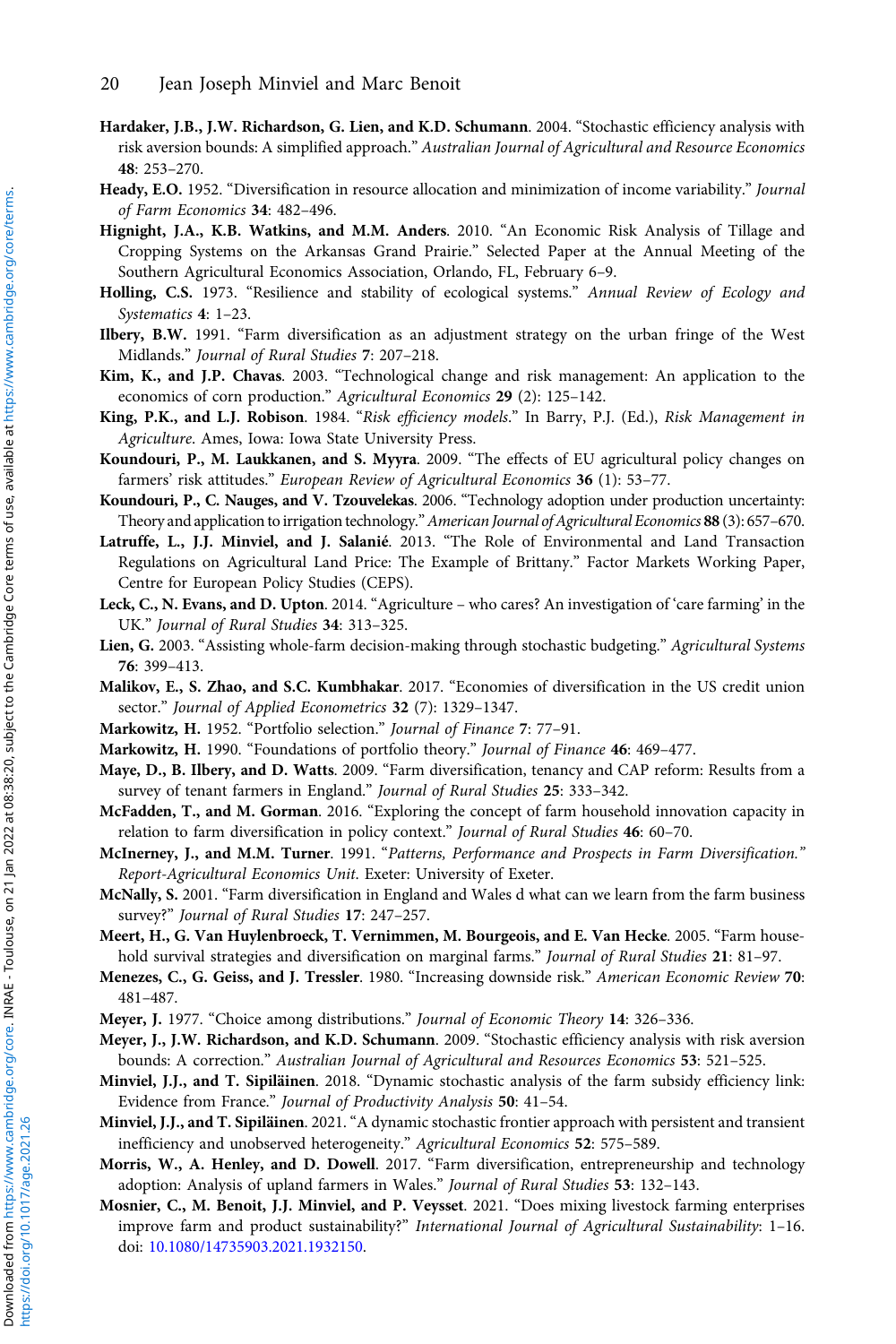Panzar, J.C., and R.D. Willig. 1981. "Economies of scope." American Economic Review 71: 268–272.

- Pardos, L., M.T. Maza, E. Fantova, and W. Sepúlveda. 2008. "The diversity of sheep production systems in Aragón (Spain): Characterisation and typification of meat sheep farms." Spanish Journal of Agricultural Research 6 (4): 497–507.
- Paut, R., R. Sabatier, and M. Tchamitchian. 2019. "Reducing risk through crop diversification: An application of portfolio theory to diversified horticultural systems." Agricultural Systems 168: 123-130.
- Pendell, D.L., J.R. Williams, S.B. Boyles, C.W. Rice, and R.G. Nelson. 2007. "Soil carbon sequestration strategies with alternative tillage and nitrogen sources under risk." Review of Agricultural Economics 29 (2): 247–268.
- Prache, S., H. Caillat, and G. Lagriffoul. 2018. "Diversité dans la filière Petits Ruminants : Une source de résilience ?" Innovations Agronomiques 68: 171-191.
- Pratt, J.W. 1964. "Risk aversion in the small and in the large." Econometrica 32: 122–136.
- Richardson, J.W., and J.L. Outlaw. 2008. "Ranking risky alternatives: Innovations in subjective utility analysis." WIT Transactions on Information and Communication 39 (1): 213–224.
- Ripoll-Bosch, R., M. Joy, and A. Bernues. 2014. "Role of self-sufficiency, productivity and diversification on the economic sustainability of farming systems with autochthonous sheep breeds in less favoured areas in Southern Europe." Animal 8: 1229–1237.
- Sarwosri, A.W., and O. Mußhoff. 2020. "Are risk attitudes and time preferences crucial factors for crop diver-sification by smallholder farmers?" Journal of International Development 32: 922-942. doi: [10.1002/jid.](https://doi.org/10.1002/jid)
- Schenk, J., P. Hellegers, M. van Asseldonk, and B. Davidson. 2014. "How do farmers react to varying water allocations? An assessment of how the attitude to risk affects farm incomes." Agricultural Water Management 136: 52–58.
- Schumann, K.D., J.W. Richardson, G. Lien, and J.B. Hardaker. 2004. "Stochastic Efficiency Analysis Using Multiple Utility Functions." Selected Paper Presented at the Meetings of the Agricultural and Applied Economics Association, Denver, CO, August 1–4.
- SIDAM. 2020. "Le Massif central et son agriculture." [https://www.sidam-massifcentral.fr/massif-central/](https://www.sidam-massifcentral.fr/massif-central/territoire) [territoire](https://www.sidam-massifcentral.fr/massif-central/territoire) (accessed January 2020).
- Smale, M., J. Hartell, P.W. Heisey, and B. Senauer. 1998. "The contribution of genetic resources and diversity to wheat production in the Punjab of Pakistan." American Journal of Agricultural Economics 80: 482–493.
- Suess-Reyes, J., and E. Fuetsch. 2016. "The future of family farming: A literature review on innovative, sustainable and succession-oriented strategies." Journal of Rural Studies 47: 117-140.
- Venineaux-Delvalle, C., C. Jousseins, G. Saget, G. Servière, J.F. Bataille, L.M. Cailleau, and V. Bellet. 2017. "Facteurs de résilience des systèmes ovins viande." Document edited by the "Institut de l'Elevage", ISBN: 978-2-36343-873-7.
- Villagra, E.S., M.H. Easdale, C.G. Giraudo, and G.L. Bonvissuto. 2015. "Productive and income contributions of sheep, goat, and cattle, and different diversification schemes in smallholder production systems of Northern Patagonia, Argentina." Tropical Animal Health and Production 47: 1373–1380.
- Villano, R., B.O. Asante, and B. Bravo-Ureta. 2019. "Farming systems and productivity gaps: Opportunities for improving smallholder performance in the Forest-Savannah transition zone of Ghana." Land Use Policy 82: 220–227.
- Villano, R., E. Fleming, and P. Fleming. 2010. "Evidence of farm-level synergies in mixed-farming systems in the Australian Wheat-Sheep Zone." Agricultural Systems 103: 146–152.
- Watkins, K., J. Hill, and M. Anders. 2008. "An economic risk analysis of no-till management and rental arrangements in Arkansas rice production." Journal of Soil and Water Conservation 63: 242–250.
- Williams, J.D., H.T. Gollany, M.C. Siemens, S.B. Wuest, and D.S. Long. 2009."Comparison of runoff, soil erosion, and winter wheat yields from no-till and inversion tillage production systems in northeastern Oregon." Journal of Soil and Water Conservation 64: 43–52.
- Williams, J.R., M.J. Pachta, K.L. Roozeboom, R.V. Llewelyn, M.M. Claassen, and J.S. Bergtold. 2012. "Risk analysis of tillage and crop rotation alternatives with winter wheat." Journal of Agricultural and Applied Economics 44: 561–576.
- Wimmer, S., and J. Sauer. 2020. "Diversification economies in dairy farming: Empirical evidence from Germany." European Review of Agricultural Economics 47 (3): 1338–1365.